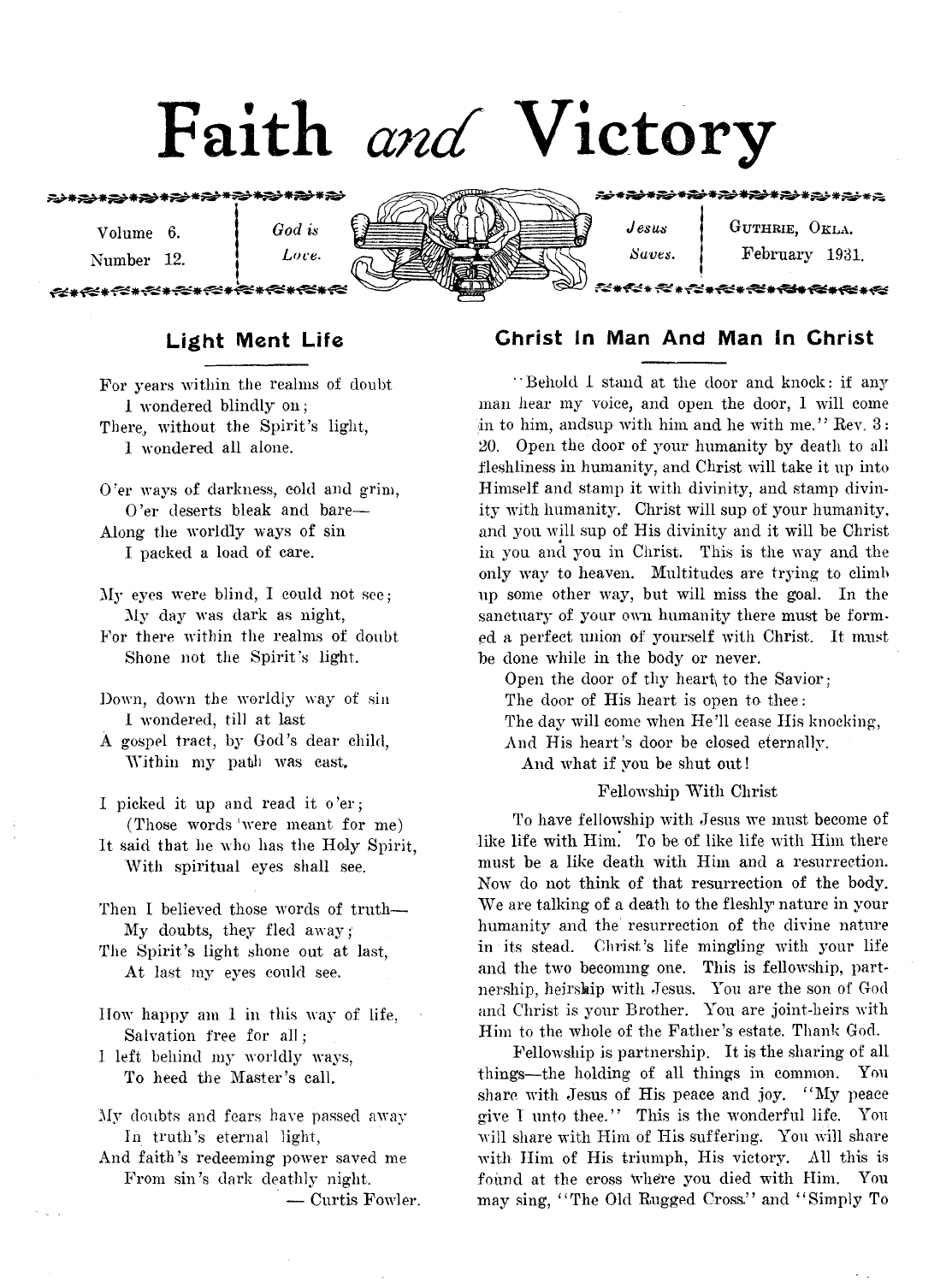Thy Cross I Cling," but if you have not taken up *jyowfl* **cross and died on it, your singing is without meaning in true life.**

#### **The Glory of the Cross**

**" Oh, the cross has wondrous glory!" The cross is not some dreaded something. There is glory in it. Paul gloried in the cross. (See Gal. 6: 14). The cross is the only way to glory. Life out of death. The world crucified to you, and you to the world. This is victory, this is glory. You triumph over the world, over self, over sin. The world has no power over you. You bow down to it for nothing. No earthly circumstance can disturb your peace, can not make you to fret, worry, complain or be discontented. Jesus wept over the lost sinners, but He never shed a tear because He had no place to lay His head. He was dead to public' opinion. The opinions of lords, noblemen and kings never swerved Him an iota from the true course of life. All men, were alike to Him. lie' sought not to win the " better class." The cross sets us free from** all thirsting for life's pleasures, all cravings, hunger. **ings, wishings for tilings we do not have, and makes us content with what we do have. It gives to man the glorious liberty that belongs to a son of God. He pur**sues the world for nothing. It can not cause him a **moment's anxiety. He will bow not down to any worldly god though the furnace flames await him. He will not break his communion with God though the lions are awaiting him. Lashings, stonings, dungeons and fastening of the feet in the stocks can not engender the least feeling of murmur in his soul nor stop his singing. You might misunderstand him, misrepresent him, speak evil of him, but he hears it not. He is dead. This is victory, this is glory. This is holy living and the way to that land where people never die and are always happy. There is no other way.**

> **" Must Jesus hear the cross alone, And all the world go free? No, there's a cross for every one,** And there's a cross for me."

**— 0. E. Orr.**

#### **---------------o---------------** God's Grace Is Sufficient

**" And he said unto me, my grace is sufficient for thee: for my strength is made perfect in weakness. Most gladly therefore will I rather glory in my infirmities, that the power of Christ may rest upon me. Therefore I take pleasure in infirmities, in reproaches, in necessities, in persecutions, in distresses for Christ's**

sake: for when I am weak then am I strong." 2 Cor. **•12 : 9, 10. Paul was tried almost above measure it seems, but when he would pray to be delivered of the trial the Lord's answer would be this, " My grace is sufficient." God would not take it off him but would** give him grace to bear it. So it is with you and I; **we shall not be able to shift our trials but God will give us enough grace to bear them, and after all, friends,, we want God to have His own dear way with us, do we not? Surely, it is the only way for us to learn our lessons and the only way we can be ready to meet our Lord and Savior Jesus Christ. The flesh has to have many hard bumps in order to learn our lessons as we ought. The only wav we can become fit for heaven is through much suffering. Heb. 2: 10 will bear me out on this. We are to be tried as though by fire, and you know as well as myself that we must really be under the blood of Jesus in order to stand the test. Fire burns up all that comes in its reach, and so does God burn up all the dross which is of no account to Him or us. We are infested with a good many things which are a detriment to us and to God. The only way we can get rid of the excess baggage is for God to burn it out and make us pure and clean. He says we will be as gold tried in the fire. God** wants us to shine so that His image can be seen in us. **We may be tested and tried almost above measure, but God is near by to see that we do not get one bit more than we can stand. 1 Cor. 10: 13 tells us, " There hath no temptation taken you hut such as is common to man. But God is faithful, who will not suffer you to be tempted above that ye are able but will with the temptation also make a way to escape that ye may be** able to bear it." There are times in my own experi**ence that I feel there is no hope left for me. I feel I am an abused and forsaken creature; my heart will** mourn, and feel as though I had lost my last friend, **and, I sometimes sav there is no use trying, T make so many mistakes, but when the clouds become so dark, and there seems to be no ray of light, then Jesus will make Ilis face to shine on me. 1 then will feel like there was nothing to the trial. This is God's grace being given to me in time of trouble; praise God from** whom all blessings flow. There never is a cloud so **dark but what it has a silver lining, for on the other side there is sunshine ,and dear soul, when the cloud of disappointment or other troubles pass it will be** sunshine in your soul for you. It seems we are so self. **centered and self-willed that we can not get anywhere in our experience unless we have plenty trials. We need trials to keep us from going astray. If we were**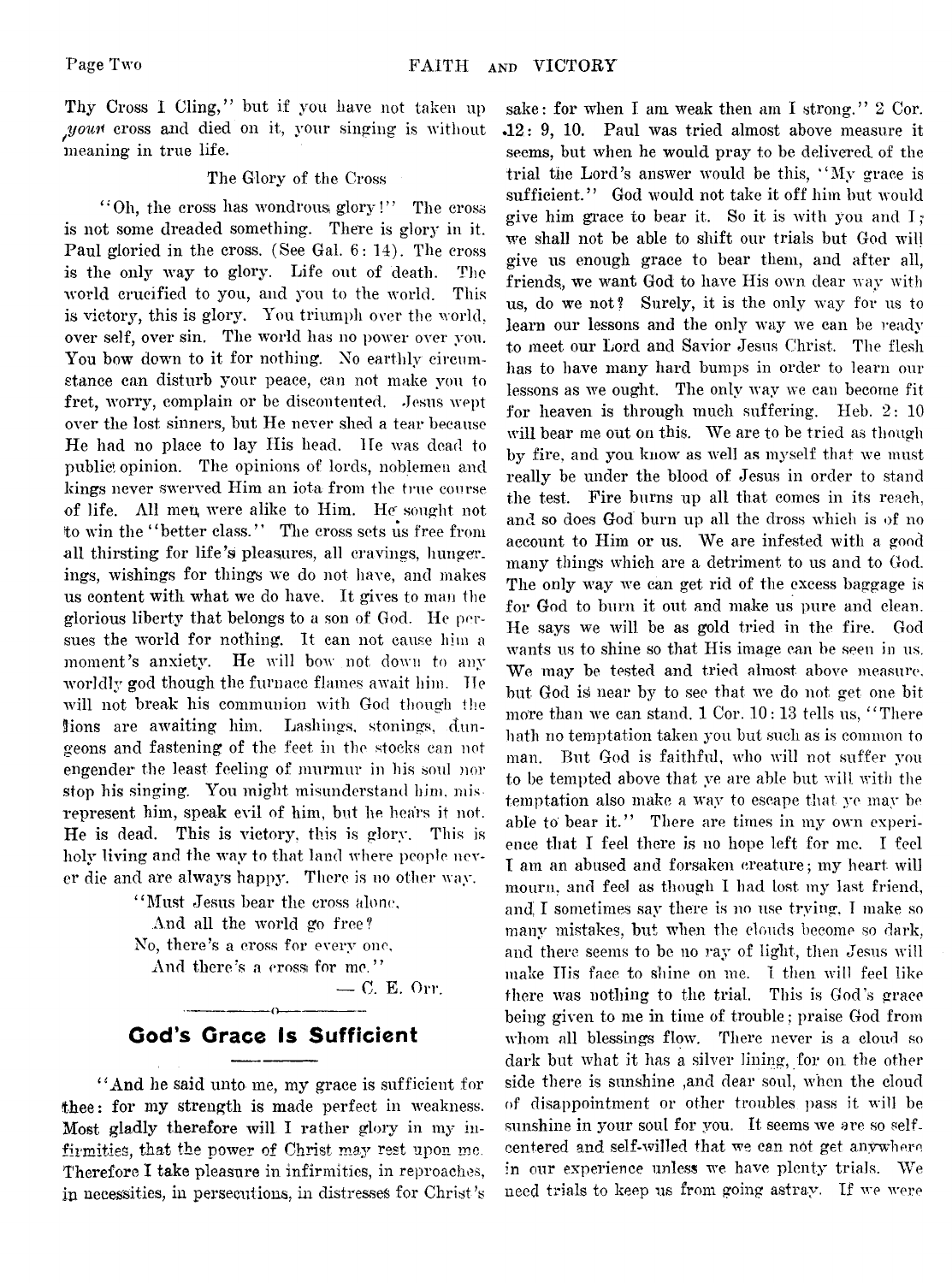**to have it easy we would forget that there was a God, and forget that Jesus had to make such a sacrifice for the world. We can not stand to be free from trials, for we just sit down and take it easy, and truly that will never do, and of course God knew all this, so we** must take whatever He sends, and say, amen, Lord, **for He knows what's best for us.**

**James tells us to count it all joy when we fall into divers) temptations, knowing this that the trying of our faith worketh patience. James 1: 2, 3. We ought not feel so badly when we are going through a trial, for it is for our good and God's glory. God does not glory in seeing us suffer, but He will get glory when we are purged by it. We should count it a privilege to suffer for Christ's sake, and this will be the means of us^being ready when He comes again to take His Church without spot or wrinkle.**

**Some people remind me of a balky mule. You [know how they act when they get stubborn and do not want to work; they stand just as firm and will not budge no matter what their master does to them. Isn't there people like that? God will use all kinds of means to get them out of their soft nests, and they will balk, pull back and complain** *\** **do almost anything to keep from doing what God wants them to do, but if we do not look out Jesus will catch us unaware and then what will happen ? God is taking note of every thing that we do, so let us beware and be pliable. Why, folks, are we so stubborn when we know that the Word plainly tells us** *to* **be obedient, for obedience is better than sacrifice. God says if we are obedient we shall eat the good of the land. Sometimes I wonder how God can ever love us when we are so stubborn and self-willed, and don't want to do another thing but to please ourselves, no matter how it may inconvenience others. Self is the one that must rule. May God help us to get rid of this selfish way, and get in the place that He expects us to be in when He comes. The Word says, will I find faith in the earth when I come? Well, from what I see and know I believe many of us will have to do some praying to have faith enough to believe in Him when He does come.**

**Let us be at our post of duty, quit playing around** God's business and get to real work for Him. Friends, **we are at the closing hour. We will have to say the summer is ended and what have I done to bring in sheaves for my Lord? It would be terrible to have** to go to our Savior empty handed after He has dove **so much for the world.**

**So many of us act like little children ; we never seem to grow up. We keep in the place where we** **must be fed on milk. We should begin to eat meat** and grow, instead 'we are never able to come to the **knowledge of God. We are ever learning but never able to come to the knowledge of the truth. Let us turn loose of petty things and grow in grace. I have been watching people these days, and surely I see much foolishness going on among the so-called Christians, but when Jesus comes there will be no room for foolishness. We will need to be prepared for him or there is no hope for us. I know it seems hard to know just how to do the things that God expects of us, but He says in His Word that His sheep know His voice, so let us listen to hear Him speak to us, and let us not listen to any other, for if we do we are not His, because Jesus Himself said, no other will they follow.**

**Isaiah 35 : 8, " And an highway shall be there and** a way, and it shall be called the way of holiness; the **unclean shall not pass over it, but it shall be for those:** The wayfaring men, though fools, shall not err there**in." So we see there is no excuse for any one of us, for even a fool can know the wav of God, and our God has not left us with an excuse of any kind. His way is perfect, and we must come to» His way and understanding if we ever expect to enter into the glory world. Many times folks try to bring up excuses for to fit their ease but, my friend, there is none. God lias fixed everything in a perfect condition, so we must measure up to the good old Word of God, for it surely will pay us when we come to the great** *Beyond.* **What does this life amount to anyway if we have our way about things? We live here a few years and then we must take our place at the Judgment, and what if we miss the mark God has called us to? What an awful awakening we will have if we do not do what God has planned for us to do! My friend, let us take warning and get into our place of duty and help to win souls who are going to a "Ghristless grave except some one rescue them. God** expects you and I to do our best. Matt.  $25: 40$  says, **" And the King :shall answer and say unto them, verily I say unto you, inasmuch as ye have done it unto one of the least of these my brethren, ye have done it unto me." This is what we want said to us, do we not ? Let us be up and doing while it is called day. Tt soon shall be night when no man can work. — Ethel Laslev.**

**" Don't swear, the parrot does that, he knows no (better. Don't growl, let the dog do that, it is his nature. Don't smoke, let the fire do that, it can't help it," ~ E, R. Gieger.**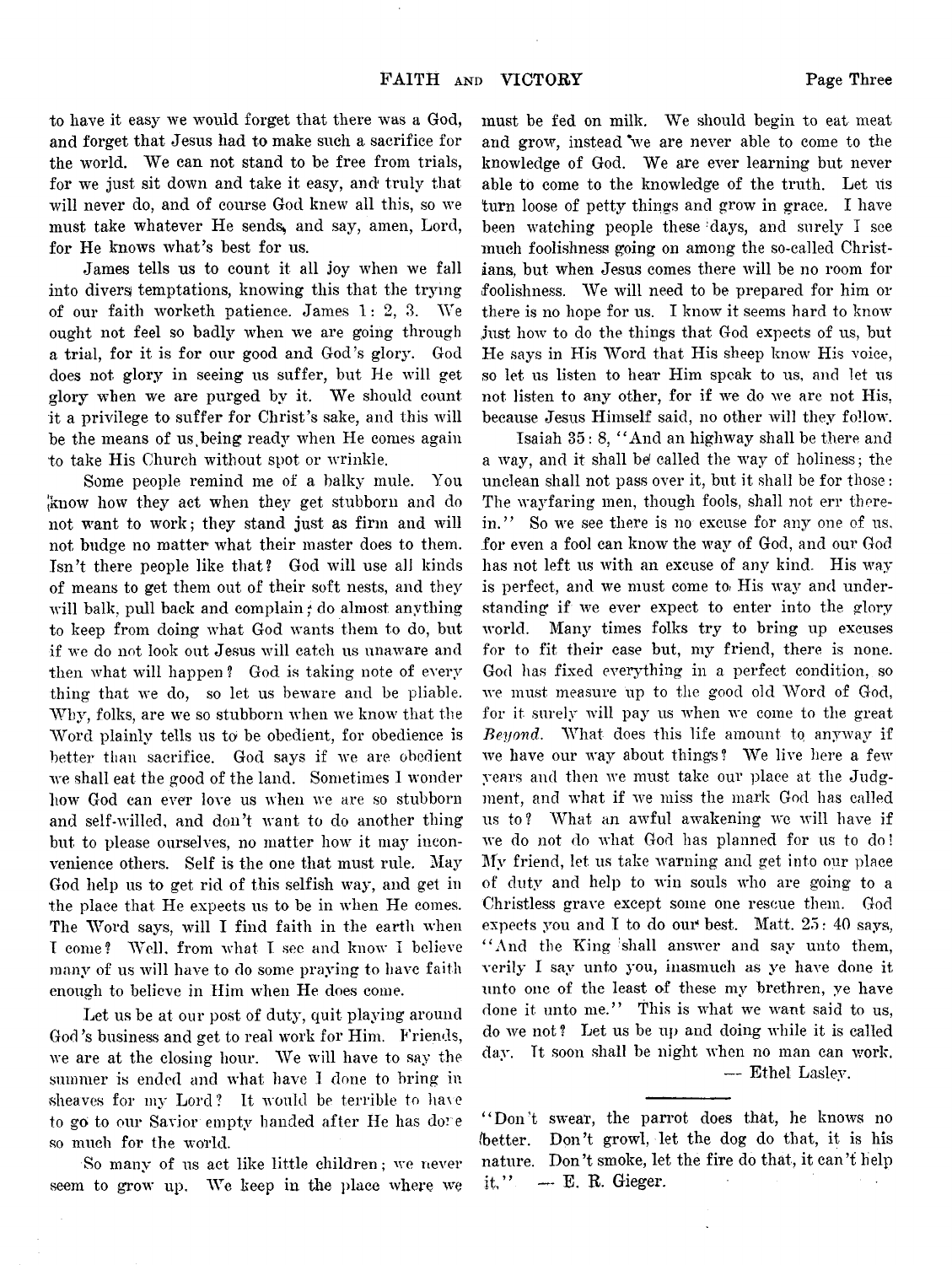## "FAITH AND VICTORY"

**This paper is edited and published by Fred Pruitt, assisted by his wife, Mary A. Pruitt, and other consecrated workers at Faith Publishing House, 920** W. Mansur Ave., Guthrie, Okla.

**Entered as second-class matter June 10, 1930 at the post office at Guthrie, Oklahoma under the Act of March 3, 1879.**

**Subscription Price**

**Twelve copies to one address, one year .... \$2.00** Five copies to one address, one year  $\dots \dots$ \$1.00 **Single copy, one year .................................. \$.25**

**A complete religious paper printed and sent out monthly in the interest of all Christians everywhere. It teaches salvation from sin, sanctification for believers, unity and oneness for which Jesus prayed as** recorded in John 17: 21 and manifested by the apost**les, Acts 4: 32. Also healing of the body through faith in Christ, James 5: 14, 15.**

**Free-will offerings sent in to us will be thankfully received as from the Lord and used in the furtherance of the gospel work as God directs. All personal checks and Post Office money orders should be made payable to Fred Pruitt or Faith Publishing House.**

NOTICE— **m** All those who send us ten dol**lars or more will be listed as life-time subscribers to** *!Faith and Victory* **paper. Get yokir friends and neighbors to subscribe for this paper; it is only 25 cents for a wdiole year. Brothers and Sisters, pray for us. We are anxious to please Him.**

**FAITH PUBLISHING HOUSE,**<br>W. MANSUR ST. GUTHRIE, OKLA. 920 W. MANSUR ST. GUTHRIE, OKLA.<br>hone No. 1523-J. **Manual Manual Communist** U.S. A. Phone No. 1523-J. i i i i i i i i i i i i i i i i m i i i i i i i i i i i i i i i i i i i i i i i i i i i i m i i i i i i i i i i i i i i i i i i i i i i i t i i i i i i i i i i i i i i i i i i i i i i i i t i i i i i i i i i i i i i i i m i i i i i n i

#### **EDITORIALS**

**In 1 Gal. 6: 10 the apostle Paul says, " As we have opportunity, let us do good unto all men, especially unto them who are of the household of faith. '** *'* **In the preceding verse he tells us, " Not to become** weary in well doing: for in due season we shall reap **if we faint not." While the grace of God frees us** from the stern, cold law in a legalistic sense, yet we **are not without law unto God, and His law is a law of love. In order to continue in His goodness, we continue to let His law of love work through us in doing good to all men and with special carefulness we will do good unto those in the faith. It matters not how ill one may treat you, or how much they may impose and trample on you, if God's love is filling your soul you will continue to do good to them, will bear and suffer long, not fainting and cease to do good, because**

**we know that we shall reap in due season (God's time) if we do not faint (cease to do good). One definition ofj God is " good," and when we are doing good, God is being manifested. He is being glorified When we are doing good to those who are doing us evil. Peter says, " And above all things (he makes it imperative) have fervent charity (divine love) among yourselves: (fervent means in a large way or** manner, active, zealous) for charity (divine love) **shall cover the multitude of sins." If we keep filled with divine love, it will cover up or hide from manifestation a multitude of sins which otherwise would come from our hearts, for when divine love leaves our heart God is gone and the enemy begins to work. You think evil thoughts and speak ugly words to those you dislike, irritate and cause sins to be committed. If your heart is filled with divine love, envy and malice will have no place there, and you^ will not see a lot of imaginary evil in others. Godly love will excuse, bear and suffer long with the mistakes, shortness and weakness of others, and you will keep right on doing good and manifesting God who is in your soul. John says, " God is love; and he that dwelleth in love dwelleth in God, and God in him." If we want to dwell in God and have God to dwell in us,** let us continue to do good to ALL men. "Love work**eth no ill to his neighbor: therefore love is the fulfilling of the law." Rom. 13: 10. In the eighth verse of the same chapter we read, " Owe no man anything, but to love one another: for he that loveth another hath fulfilled the law." Brethren, let us continue to do good, for when we cease from this, evil will set up which will be the beginning of our fall. Many run** well for a while, and because they see very little re**sults, become weary and faint or cease. It isn't what we see, but what God sees which counts for eternity. There is an abundance of room in this dark world to manifest God, as nearly all men are evil;; few possess Christ, although many profess. The majority of religion in the world today is white-wash. It is not merely the show of religion that counts, but it is the reality of God in the soul.**

#### O---O---O---O---o---A

**" Most men have a general idea that religion is of some importance. Few can wholly suppress it, or reason themselves out of it. But what religion is and wherein it consists they seldom inquire, and never examine with any degree of attention. Such opinions as flatter their ungodly lusts, or pacify their guilty consciences, they warmly embrace. That scheme of doctrine which will make converts without exacting reformation, and give assurance without putting them**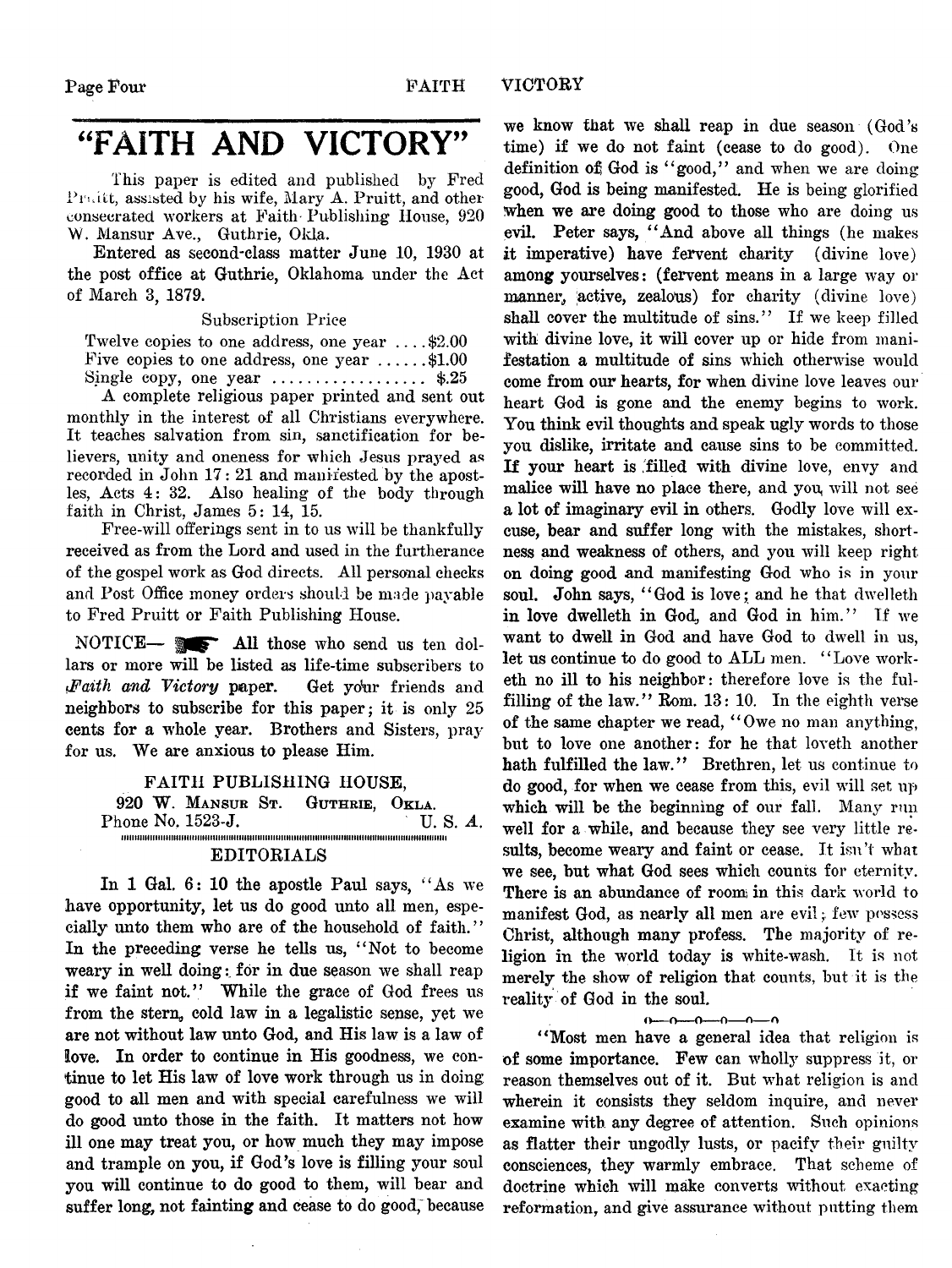**to much trouble, they highly approve. The path which will lead men to heaven with little self-denial they readily pursue." Many others blindly follow the examples of the world. Whether such a practice is right or wrong they take little pains to examine. It is enough that they see many who adopt it. They would rather incur the censure of their own minds and the displeasure of their God than stand distinguished by a singularity in virtue. They move on " According to the prince of the power of the air, the spirit that worketh in the children of disobedience."**

#### $0 - 0 - 0 - 0 - 0$

**" Bitter and rancorous words. If a man studies how much of spiteful venom he can pack into a single sentence, how he can most skillfully whet and sharpen the edge of his words so as to make the deepest wound and raise the most violent storm of irritation and illfeeling, unalterable as the course of nature, the harvest is sure to come. Our unkind words come home to roost. The man offensive with his tongue is the devil's bellows with which he blows up the sparks of contention and strife, and showers of the fiery embers are sure to fall back upon himself to seath and destroy.**

**False words. If we deliberately and malicious concoct a lie, and utter the same with whispered humbleness and hypocritical commiseration, as sure as there is justice in the heavens, the lie will come back with terrific recompence upon the head of the originator.**

**" Kind and loving words. If we speak in the kindest spirit of others, especially in their absence, if we stand up for a friend unjustly maligned and defend him with dignity and faithfulness, if we study to avoid words which cannot but grieve and irritate, then as we have sown so shall we reap—reap the tranquil satisfaction of conscious inoffensiveness, and best of all, the divine approval. Heaven in sunshine will requiet the kind.**

**" Selfish deeds. If we live for our own selfish gratification, indifferent to the rights and woes of others, if we surrender ourselves to a covetous spirit,** living poor that we may die rich—as we sow we reap. **The thing we lived to enjoy ceases to gratify, and our noblest sentiments are buried amid the rubbish of our own sordidness.**

**"'Generous and noble deeds. If we aim at the elevation of ourselves and others, if we seek to act on the highest level of righteousness and truth, if we are diligent, unwearied;, and persistant in WELL-DOING then in due season we shall reap the harvest—reap it** **in a heightened and expansive nobility of character, in an intensified influence and enlarged capacity for doing good, and in\* the eternal enrichment of the** divine plaudit, 'Well done.' "

#### o—o—o—o—o—o

**Every child of God should be alert to lay up treasures in heaven. When we note the man of the world, how anxious he is about earthly treasures, how he will work, watch and scheme to add dollars to his bank account, acres of land to his already broad holdings, or earthly fame and honor to his name. It ought to put a stir in our hearts to do good deeds to add to our treasures in, heaven. It seems that the people of the world are wiser than the children of light, as they are very zealous and anxious to pile up earthly treasures, but many of the children of light are slothful and neglectful of laying up treasures in heaven. They are burying their talent in the earth and will hear the pronunciation, " Thou wicked and slowful servant."** It is a grievous thing to note how that some who have **been in the light for years and God has blessed them, giving them some earthly substance, that they will leave it to ungodly children or relatives to squander and waste, and at the same time separating them farther from God. Those with much earthly substance seldom ever come to God, and parents generally do their children an injury in leaving them earthly goods. Just think of the treasures they might have had laid up in heaven if they would have used this substance while living in the cause of God or else left it for that purpose. The cause of God is languishing and souls are dying without a Savior because men are robbing God, withholding from God the things God has made them stewards over, allowing the enemy cunningly and slyly to divert their mean's or substance into channels whereby the cause of God is not profited,** and all becomes a waste with no treasures in heaven. **Brethren and sisters, let us walk as children of light and continually seek opportunity to lay up treasures in heaven.**

#### $0 - 0 - 0 - 0 - 0$

**We will send you " Steps to Christ," a 128-page book, for 25 cents. Two booklets of " Helps to Holy Tjiving" will be sent for 25 cents, or if you will send us four subscriptions to Faith and Victory at 25 cents per year, we will mail you a copy of this booklet free. Tf you want a Bible or Testament, send for our circular catalog which will give descriptions and prices.**

**We print and circulate over fifty different tracts on various subjects; send for a free samnle of these tracts. We are anxious to get them into the hands of** those who read and profit thereby. Many are getting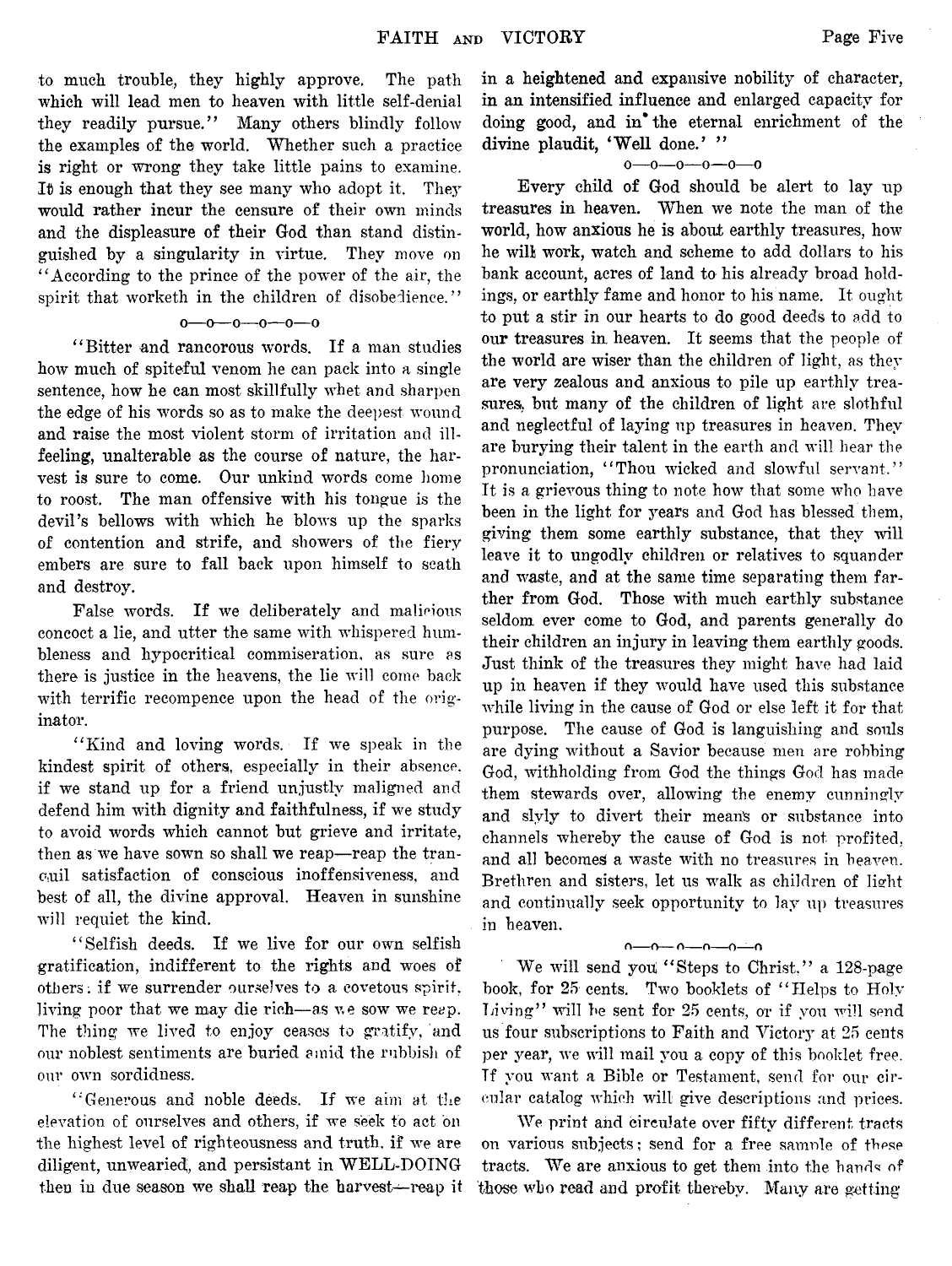$\bar{z}$ 

**these tracts, handing them to others and God is blessing them in this service. All whom God saves are anxious to do something for the Master. There is no time to be idle; the Master is calling for you. Those who want to help in the printing of these tracts in a financial way, are welcome to do so as some of the important ones are out of stock and others are nearly out. We shall be very thankful to the Lord to be able to print a goodly supply of these tracts soon.**

**Grandma Spradling, who is old and feeble in body and mind, and whom we have mentioned before as having to be cared for, is about as usual. We have secured a place for her now where we pay thirty dollars per month for her care and keep. The funds for which to pay her keep are pretty low and we shall appreciate hearing from those who wish to contribute to her needs. This is a chance to lay up treasures in heaven. She has been a precious, active saint when she was in her right mind. May God bless and provide for her now.**

#### **o—o—o—o—o—o**

**In the January issue of Faith and Victory we printed a poem written by Bro. Harlan E. Locker, entitled, 4'The Reformation.'' It gives knowledge of the general drift to worldliness and the compromise with other sins which has characterized the Trumpet movement for the last ten or .fifteen years. This truth in poetry was given of the Lord to Bro. Locker many years ago when the compromise was in its infancy. At the time he wrote this poem the drift, decay and corruption was not near so plainly to be seen as at this present time. Any one with their eyes half open can see the awfulness of it at this present time. Some are awakening to the perils that exist and feel the strong current dragging them on to destruction and are looking about for a way of escape. They seem not willing to loosen from the whole thing but just want to put on 'brakes'; such as that will never get them out. They must come clean from the whole thing, and just be out and out for God. Hanging on to a few worldly compromising things will only be giving the enemy a hold to pull them on into the downward current, while, others will be deceived and follow after them. The using or selling of tobacco, taking out insurance policies, double marriage, and the wearing of gold and other unnecessary adorning articles of dress are indicators of evil, and are not tolerated or endorsed by those separated unto God by the Holy Ghost.**

**We have this poem, " The Reformation", in the form of an eight page folder and any one desiring** **some of them just write to us and we shall forward thgm to you as the Lord permits.**

**o—o—o—o—o—o**

**The rejection of God's redeeming love involves man in the deepest of guilt and condemnation.**

 $0 \rightarrow 0 \rightarrow 0 \rightarrow 0 \rightarrow 0 \rightarrow 0$ 

**To have the smiles and approval of God upon the soul is a source of the greatest blessings and pleasure that man can obtain in this world.**

**Clirist is the door-way to heaven; the gate that is open to every man that chooses to make heaven his eternal abode.**

#### **---------------o---------------** In Memory

**In sad and loving memory of our dear husband and father, Gilbert M. Norcutt, who departed this life February 22, 1930.**

**Thou art gone but not forgotten—**

**Thou wilt always remembered be; We must bear the separation:** There's no suffering now for thee.

**Thou art safe within the portals Of the morning land so bright, Where the faithful ones who enter Never more shall say good-bye.**

Rest in peace, thy cares are ended, **Rest in peace, thy work is done;** Thou art gone where those who love you, **Now are coming one by one.**

**— Wife and Children.**

#### **---------------o--------------- OBITUARY**

**On December 12, 1930 the death angel visited our community and took from our midst A. W. West, a beloved brother in the Lord and faithful friend to those of his neighborhood. He was born near Rockvale, Tenn. July 3, 1856 and spent most of his life in** this country. In 1884 he was united in marriage to **Miss Sarah Alcorn who preceded him, in death many years ago.** To this union nine children were born, **seven of whom are living. In 1913 he married Mrs. Viola Covington who survives him.**

**Bro. West made a profession of Christianity when a young man and lived to the light he then had** on God's Word. A few years later a sect holiness **preacher came into his community, and as he taught a holy life, Bro. West accepted it at once. However,**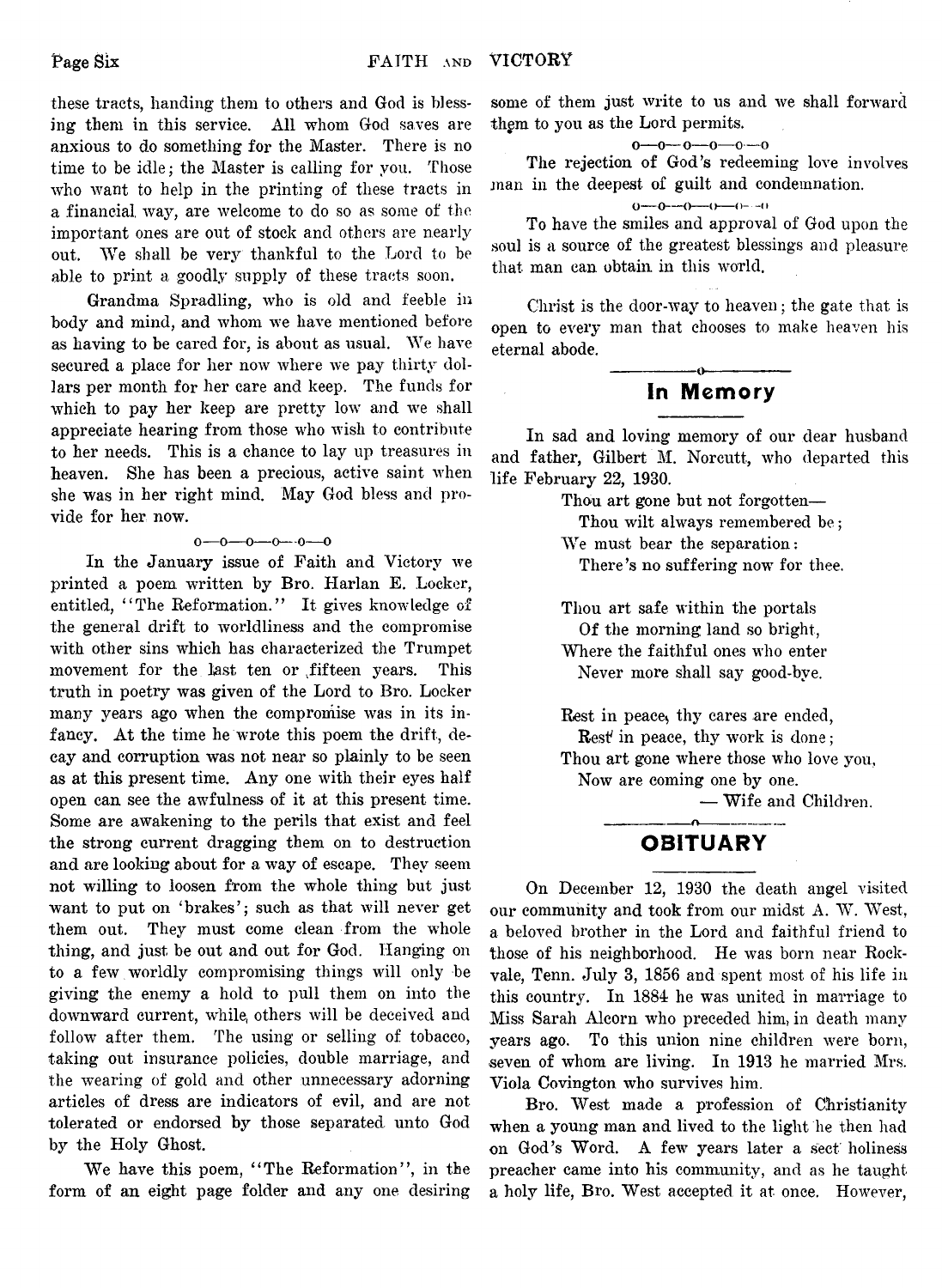**there were other points in the doctrine that he did not indorse, so when he heard the Lord's true ministers preach the pure gospel, he immediately embraced it and since then he gladly advocated the true Bible way as taught in this reformation.**

**His home was one of prayer and his conversation was almost wholly upon heavenly things. One always left his presence feeling encouraged to press on. For thirty years he taught and lived divine healing, so in this last illness he was faithful in his trust in God. Anxious friends and loved ones suggested human aid** but his answer was, "I am trusting in God." Sev**eral times he called for his favorite hymns to be sung: " I 've Started Out to Find a Better Home," and ' ' Bright Anticipation. '?**

**Truly his last days were as much encouragement as those in which he taught our Sunday School, and at prayer meetings which we held in his home weekly.** We miss his kindly smiles and his hospitality, but **feel sure that God was finished with him on the earth** and took him home to die no more. Funeral services **were conducted by the writer. Text Psa. 91: 1 and 9.**

**— W. C. Hughes.**

### **---------------o---------------** The Reformation

**The Prophet Joel said, " And it shall come to pass afterward that I will pour out my Spirit upon all flesh; and your sons and daughters shall prophesy, your old men shall dream dreams, your young men shall see visions: and also upon the servants and upon the handmaids in those days will I pour out my Spirit." Joel 2: 28- 29.**

**The very beginning of this glorious reformation was brought about by the Spirit of God. " As the prophet Zechariah said (14: 6), " At evening time it** shall be light." The law dispensation was tried out **thoroughly and did not work a reformation in the heart of man; offerings for sin did not change the moral nature of man. Turtle doves and pigeons only** brought temporary relief, but there was a time com**ing in which the heart of man was to be purged from all sin, and work out a real reformation of heart and life. Heb. 9: 10.**

**At the appointed time Jesus appeared on the scene, lived thirty-three and a half years of suffering,** and was crucified for the sins of the people. He arose **triumphant from the grave, leaving the Holy Spirit** to work a reformation of heart and life. The office **work of the Spirit of God brings conviction and conviction begins a reformation of heart and life. As wre**

**begin the work of making our wrongs right the work of reformation starts. We are fully convinced that the reformation in the apostolic times was conducted by the wisdom of the Spirit of God, and even the** heathen of idol worship was convinced that the Spirit **of God was so working that even the very heart and nature were changed by the power of God, insomuch that they loved not the things which were so sacred in their pagan worship. The Spirit of God called men from the various walks of life, called them together in one perfect union. (Acts 2: 44 -47 and Acts 4: 32- 34) from all the different nationalities and creeds of that day; destroying all partition walls. History says this glorious unity lasted about two hundred and seventy years, then a period of darkness of long duration (1260 years) came, as it were the " sun going down at noon," also a time of famine, not for bread, but for the hearing of the Word of God. Amos** 8: 9. During this period of time many were behead**ed, burned at the stake and tortured to death in dif**ferent ways. Their fervor was not chilled down; many gave their lives for the cause of God and went home **to glory and God. Later on the time came when, the** sun was partly shining, a time known as "not clear **nor dark," but cloudy. About 1530 Martin Luther, doing penance, was convinced by the Spirit of God that a man was justified by faith and arose shouting his glorious freedom from the papal rule under which** he had been. This is the beginning of what we might **call the Evening Light reformation, a time in which** a revival of the spiritual working as it was in the **apostolic times, a time when men got light on the** creedal systems of worship in which they had been and **the Spirit of God said, " Come out of her my people,"** which they gladly obeyed, choosing rather the narrow **way with the despised few and suffer the persecutions which were sure to follow those that, let the Spirit of God have its way. The prophet Daniel said concerning the kingdom of God that it should break in pieces all these other kingdoms and that it should stand forever. Dan. 2: 44. As the light increased those that v re led by the Spirit came out.of those sectarian cfeeds and became the real body of Christ, brought about because a real reformation had taken place; a heart reformation in which their hearts were purified from the dregs of Catholicism and pagan worship and the superstitious teachings of Protestantism. Ere long the** *enemy* **saw that if this glorious reformation were to continue with its apostolic teach**ings and power, that the creedal systems of worship **would utterly fall, and the reformation would get the**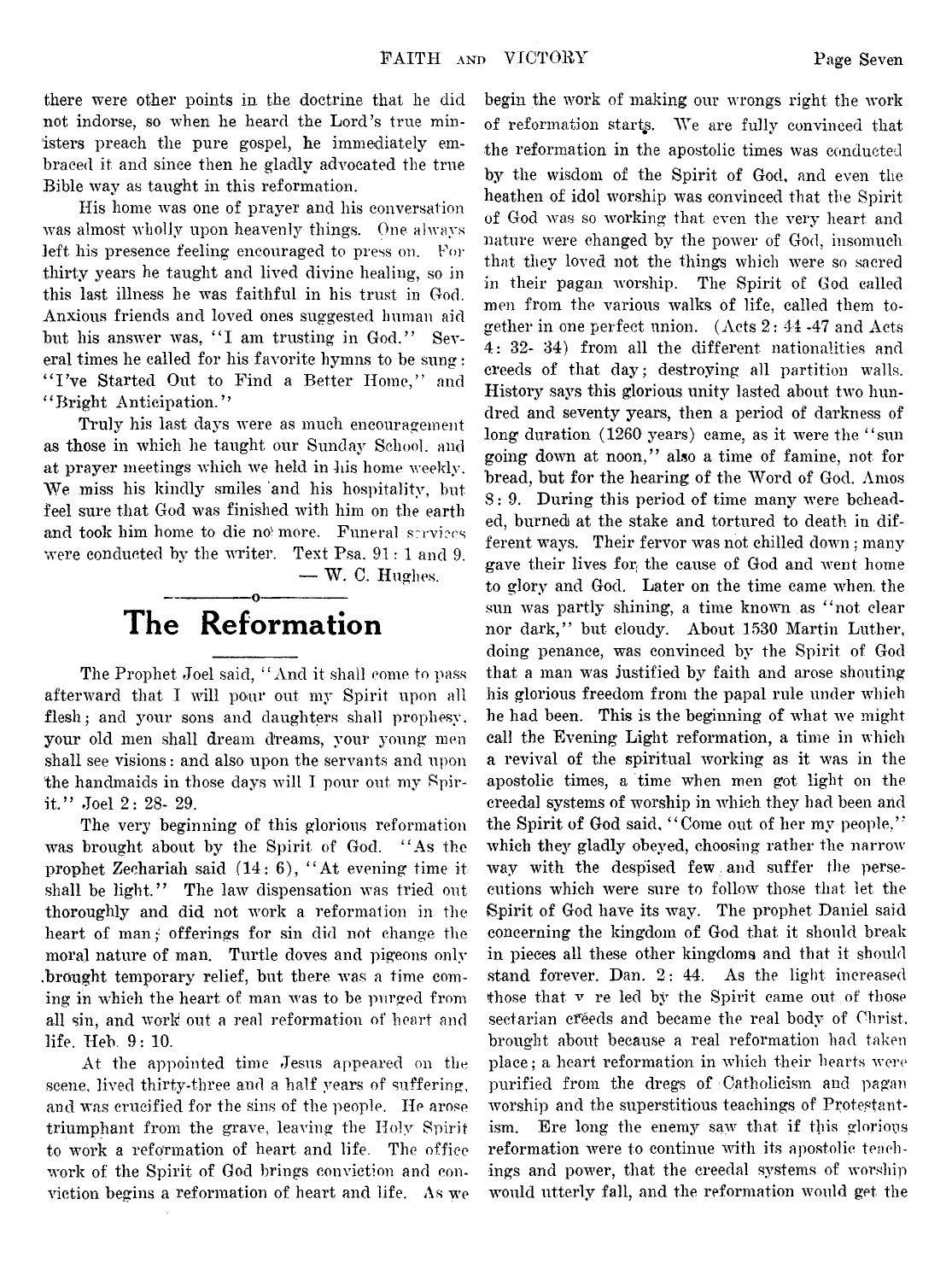**cream of 'their numbers, and leave them dead and powerless without any or at least few of the Christian graces. The enemy saw all this and a scheme was planned and laid out to destroy the reformation. The first objective was to scatter the power of God by bringing in division, and where there is no unity there is no power. The second phrase of the scheme was to enact laws to so govern those who may get entangled in the meshes of deception that what has been light may become darkness to them, and in this condition formulate rules to hold in check those who may seek light, by branding those seekers as fanatic or old timers. Instead of the Spirit ruling the movements of the reformation, an ecclesiastical head was set. up in which rules were given and handed down until the Spirit of God is legislated out. This being true, then they are no part of the reformation. The reformation that made it the Evening Light was brought about by obedience to the Spirit of God and a willingness to walk in the light. We may profess all kinds of professions, but James said to " be doers." We may claim to be in the reformation and a part of it, but unless we walk in the light as He is in the light We are no part of this evening light reformation, having a name and are dead. We might be identified as being in the reformation but unless those principles of truth are in our hearts, we are only in the movement** in name and not in truth. But as everything of worth **or merit has been counterfeited, it is no wonder that the reformation may be assailed even on that line. There will be no other reformation, because the one that was ushered in by men being filled with the Holy** Ghost contained all the fundamentals of the New **Testament church, such as were practised in the beginning. As those principles become, as it were, a thing of disgrace and belong in some other age and not to be used now, is it no wonder that the reformation has not that spiritual drawing power? Because of that lack various things are being substituted for the Holy Spirit. Instruments in worship, for instance, were not used in the apostles' day, neither in the beginning of this reformation, but Jesus was the drawing power, and thank God, He is still the One altogether lovely.**

**We admit we have, since the beginning of this evening light reformation, had two extremes, namely: compromise and also fanaticism. Neither belong to or are a part, yet they have been an enemy to the** truth of this reformation; both are equally dangerous.

**When compromise attacked the reformation it has left in its wake** many **who are weak and so blind-** **ed as to see no way out, and preferring to stay in spiritual starvation rather than to come out and be branded as a division-maker or a fanatic. God loves one kind of division; that which separates the pure from the vile. God's church is a pure church. The reformation was the result of walking in the light. The church is now God's sanctuary, His habitation, a pure reformation free from, man-rule or human ecclesiastieism.**

**As the Spirit called men out of sectism in the beginning of this glorious reformation and thus preserving a holy remnant, so it is now. When any movement becomes formal and dead, God's remedy has been to come out of her. Rev. 18 :l-4, 2 Cor. 6 : 14. No movement or church having lost its power with God has ever been known to right itself, but God calls, come out, which means also to stay out and be not entangled in the yoke of bondage. Some of the seven churches in Asia had the legalistic phase of worship but were lacking in experience. One had tried false apostles and proved them liars—lost first love. The remedy: repent and do first works else the candle stick (light) be removed. Oh how many of the present age have lost the candle stick (light) and are claiming to be in the reformation movement, and are fostering the very spirit of sect-making unconsciously, not knowing the danger of human church-making rules. May the Spirit of God so direct that every honest 'Soul may see light in the Light of God's**  $count$  **countenance.**  $\qquad \qquad \rightarrow \quad \mathbf{F}.$  M. Zinn.

#### **-------------- o-------------- THE CHURCH OF GOD**

**As we have already proved the Church to be a light in this world, we shall now proceed to prove if to be a complete organization.**

**Its name is, Church of God (Acts 20: 2Q). It was built by Christ (Matt. 16: 18). He is its only founder and builder, a minister of the sanctuary and of the true tabernacle which the Lord pitched, and** not man (Heb. 8: 2). It was set up by the God of **heaven, and in the days of these kings shall the God of heaven set up a kingdom (Daniel 2: 44). The government was to rest upon His shoulder (Isaiah 9: 6). He is the High Priest over this organization, and having an high priest over the house of God (Heb. 10: 21). The apostle Paul instructed Timothy that he might know how to behave himself in the Church of God. " But if I tarry long, that thou mayest know how thou oughtest to behave thyself in the house of God which is the Church of the living God, the pillar**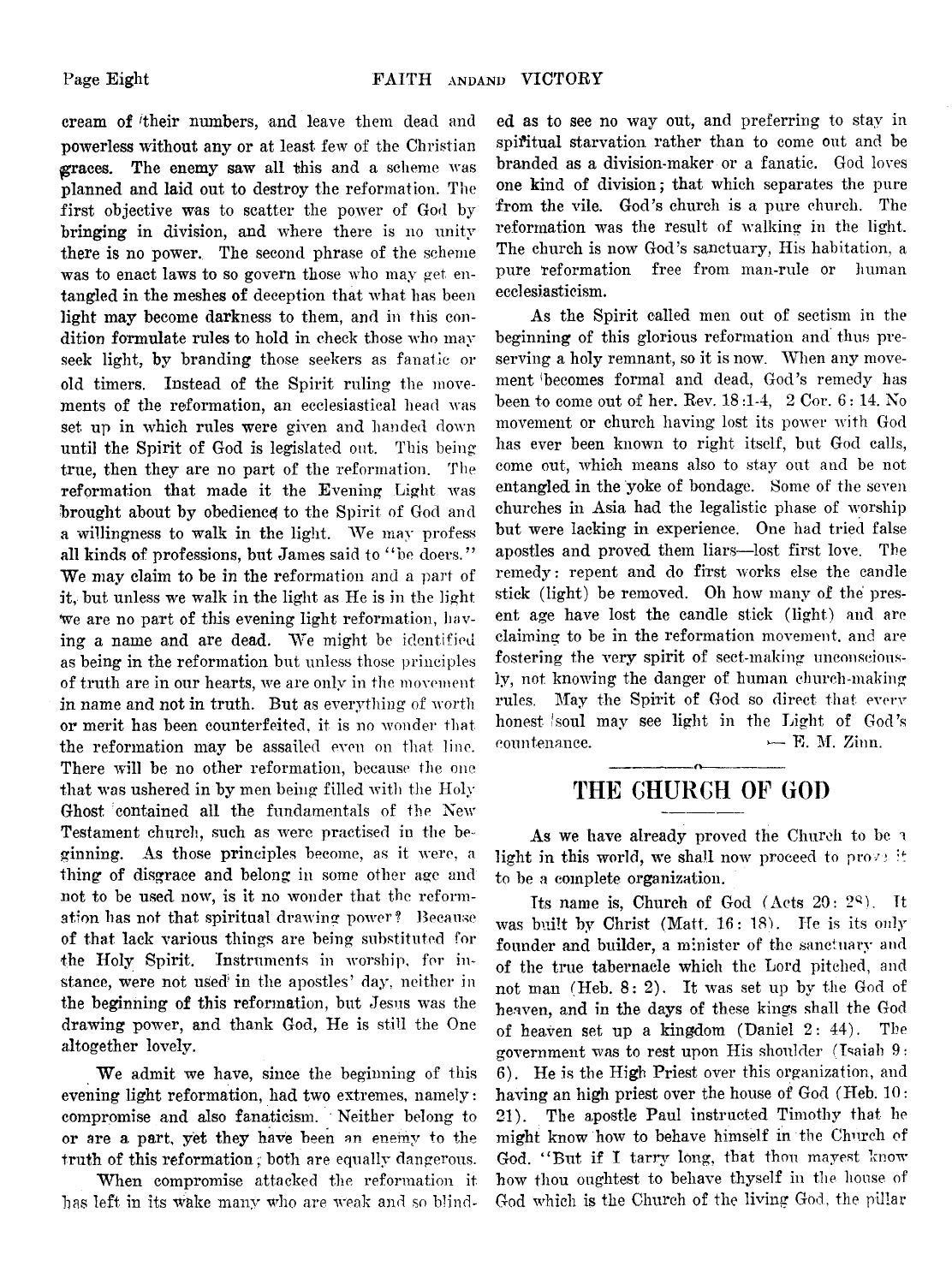**and ground of the truth." (1 Tim. 3: [15). This organization is the ground of the truth; it is the light of the world, so ye are the light of the world (Matt. 5: 14).**

**Webster says, to organize is to form with suitable organs, to construct so that one part may co-operate with another, to distribute into suitable parts and appoint proper officers that the whole may act as one body. There is one bod***y* **and one spirit, even as ye** are called in one hope of your calling (Eph. 4: 4). **We ask, did Christ form this body or church with suitable organs? We answer, yes, by building it together. In whom ye also are builded together for an habitation of God through the Spirit (Eph. 2: 22). He joined and compacted it together (Eph. 4 : 16) by tempering it together. God hath tempered the body together (1 Cor. 12: 24). God sets the members in this body as it hath pleased Him. But now hath God set the members every one of them in the body as it hath pleased Him (1 Cor. 12: 18). And the Lord added to the Church daily such as should be saved. (Acts 2: 47). Among these God distributes into suitable parts and appoints proper officers that the whole** may act as one body, and that one part may co**operate with another.**

Now every gift in the Church should be rec**ognized by the whole body, as God places the gifts in His church. Wherefore He saith when He ascended up on high, He led captivity captive and gave gifts unto men (Eph. 4: 8). And He gave some apostles, and some prophets, and some evangelists, and** some pastors and teachers. What for? For the per**fecting of the saints, for the work of the ministry, and for the edifying of the body' of Christ (verse 12). And God hath set some in the Church; first apostles, secondarily prophets, thirdly teachers, after that miracles, then gifts of healing, helps, governments, diversities of tongues (1 Cor. 12: 28). Elders and deacons are ordained in the church of God by the laying on of the hands of the presbytery, •as for example, the ordination of the seven deacons in A. D. 33. Whom they set before the apostles, and when they had prayed they laid their hands on them (Acts 6:6). And when they had ordained them elders; in every church and had prayed with fasting, they commended them to the Lord on whom they believed (Acts 14: 23). For this cause left I thee in Crete, that thou shouldest. set in order the things that are wanting, and ordain elders in every city as I had appoined thee (Titus 1 :**

**The Church of God recognizes no other discipline except that of the New Testament. It is to govern** **the lives of all saints. It teaches the qualifications of bishops and deacons. When the; apostle Paul sent to Ephesus and called the elders of the church together, he recognized that the Holy Ghost had made them overseers to feed the Church which was purchased by the blood of Christ. They are to feed the flock of God by preaching the Word with the Holy Ghost sent down from God out of heaven. The gospel preached under this anointing is the power of God unto salvation to every one that believeth it. First they must be filled with the Holy Ghost, Wherefore, brethren, look ye out among you seven men of honest report, full of the Holy Ghost and wisdom, whom we may appoint over this business (Acts 6: 3). Notice, honest men and men of judgment. Bishops and deacons must be blameless. See 1 Tim. 3:2- 10; read the entire chapter, and the first chapter of Titus. And the things that thou hast heard of me among many witnesses, the same commit thou to faithful men. who shall be able to teach others also (2 Tim. 2:2). Their commission and circuit: " Go ye therefore and teach all nations, baptizing them in the name of the Father and of the Son and of the Holy Ghost." (Matt. 28: 19). And He said unto them, go ye into all the world and preach the gospel to every creature (Mark 16: 15). Now we feel that these ministers under this commission are men of God who are filled with the Spirit of God. Men sent with authority under this divine commission will preach the Word. Let a man so account of us, as of the ministers of Christ, and stewards of the mysteries of God. Moreover it is required in stewards that a man be found faithful (1 Cor. 4: 1, 2). For we are made partakers of Christ, if we hold the beginning of our confidence steadfast unto the end. (Heb. 3: 14). The Apostle addresses the Philippian church thus: " Paul and Timotheus, the servants of Jesus Christ, to all the saints in Christ Jesus which are at Philippi, with the bishops and deacons." (Phil. 1: 1). For every house is builded by some man. but He that built all things is God. (Heb. 3:4) Now as this is a spiritual house or Church all the gifts are spiritual. Now concerning spiritual gifts, brethren, I would not have you ignorant. 1 Cor. 12: 1; read the whole chapter. To whom coming as unto a living stone, disallowed indeed of men, but. chosen of God and precious. Ye also as lively stones are built up a spiritual house, an holy priesthood, to offer up spiritual sacrifices, acceptable to God bv Jesus Christ. (1 Peter 2: 4, 5). Now if any man have not the Spirit of Christ he is none of His, and does hot belong to the Church, for by one Spirit are we all baptized into** one body.  $\rightarrow$  F. M. Fowler.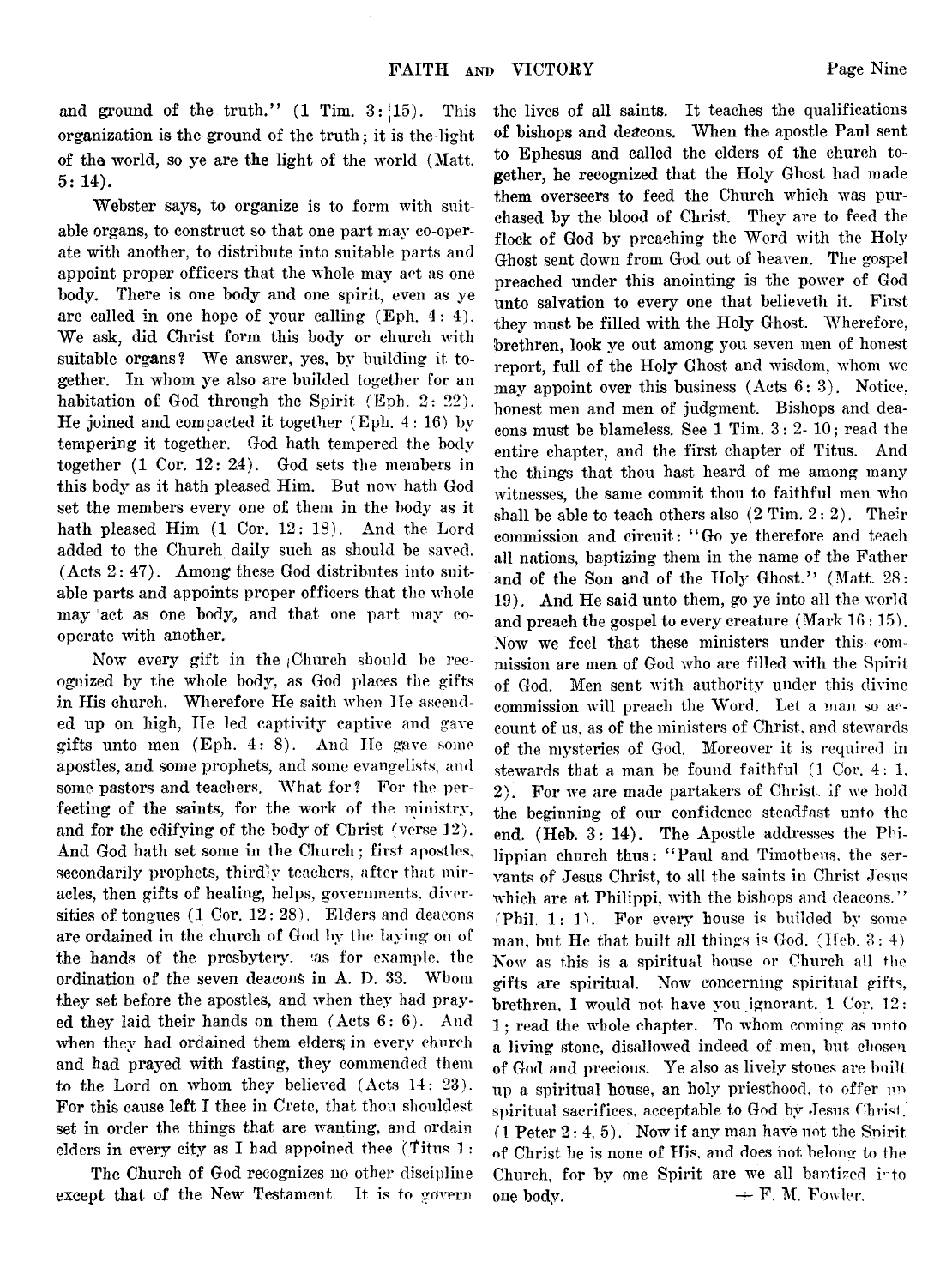#### **CORRESPONDENCE**

**Loranger, La. —To the dear saints scattered abroad, greeting in Jesus' dear name: It has been some time since we reported through a paper; we have been silent, but not with the Lord. Many times have we uttered a prayer for all the dear saints, that each one may keep true under the severest trials and tests of life, that you may let your lights shine brighter. While under a trial if we get noisy with murmuring and complaining our lights shine very dimly, but if we keep quiet, and submissive to the Lord and let Ilim have his way with us, then our lights shine brightly. It makes me think of a lamp, when it sputters and flickers : the light is very poor, but when it shines quietly then the light is the best, so the same with us. Let us shine for Jesus. If you are the only saint in your community, the rays of your light can be seen afar, for the darker the night the brighter a light will shine. Our labors in the Lord are not in vain.**

**We are still living; in the same community where we have lived for the last few years, near Loranger, La., in the home with Sister Minnie Joiner and her two daughters who are true, devoted saints, and have lived the life here for a number of years. There is a little congregation of saints here who, I think, are decided to go through for the Lord at any cost. They are proving their faith by their works. Praise the Lord! Since my husband's health is bad so much, we have done very little gospel work, but are doing what little we can around here. Then, sometimes we visit the few saints at Good Pine, La., and have meeting with them. Our aim is to do the will of God and encourage the saints to a closer walk with God and to get further away from the world and earthly things. We feel burdened for the saints, that the weak may become strong, and the strong may stand, and that in these days of peril none may be moved from the faith and lose sight of the truth (which many dear ones have done), but keep at the battle front and show our colors. We know we have the truth and must be bold to tell it, and, no, never be ashamed of it because we are few in number. God's people are the fewest peo**ple of all the earth, but the truest.

**Just recently we enjoyed a feast from Father's table when Bro. Fred Pruitt and wife, and their son, Lawrence, of Guthrie, Okla,, Bro. John Streeh of Neosho, Mo., and Bro. Orville Kelly of Springfield, Mo. were with us in the Christmas Assembly meeting at Hammond, La. The Lord wonderfully used Bro. Streeh and Bro. Pruitt in delivering the Word of God and our souls were drawn nearer heaven. Other**

**ministers present were: Bro. C, E. Orr who has charge of the work at Hammond, and Bro. L. L. Perry from this community. The brethren came out here into our community and Held two nights' meeting before they left for home. We believe many of the saints received lasting benefits from the meeting. Surely we praise the Lord for the unity of the Spirit and the sweet fellowship of the saints, just the kind exactly that is enjoyed in heaven. May the Lord help each one of us to be truej and keep on the whole armor of God. The grace of our Lord Jesus Christ be with you all, Yours in the one true way, —Mrs. T. N. Watson.**

O U U 0

**Fallis, Okla. —To the saints scattered abroad:** Greeting you with much holy love. This evening **finds me saved, sanctified and healed by the mighty power of God.**

**Dear saints, I write you these few lines to tell you of my wonderful healing after I had been sick over a month. I went to the Guthrie Assembly meeting. The evening of the first day I was there, I became so sick that I felt unable to walk from the dinning hall to the chapel. When the ministers came to the dinning hall I told them to pray for me and they did, so I felt better until the next morning, then I felt worse. My son brought me home. I went to bed and had a chill, and after they got me warm I went to sleep and next morning I was feeling fine, but before night I was near death with acute indigestion for a while. I was unable to speak or even to think. Finally I came to my right mind but could not talk, yet my soul talked with the Lord and I said, Lord, if it is thy will for me to live any longer please stop this terrible pain. The Lord touched my body and the pain left. I was not able to turn over in bed. In three days I was up and now able to do all my house work. Praise God. I want those that have been praying for me to know that the Lord has healed me that they may rejoice. Oh, help me to praise Him for this wonderful healing. It is more wonder**ful than I can express in this short letter.

**Dear saints, I mean to go all the wav with the dear Lord who was so good to me.**

**Your Sister, — Ellen Chandler.**

**n o n**  $\Omega$ 

**Anthony, Kansas. —Dear Bro. and Sister Pruitt: Just received your dear letter and was so glad to know that the dear saints pray for one another. I felt the effect of your prayers.**

**It pleased God to take my dear boy unto Himself. Though my heart is bleeding and a dear boy taken, yet I thank God-that he was wonderfully**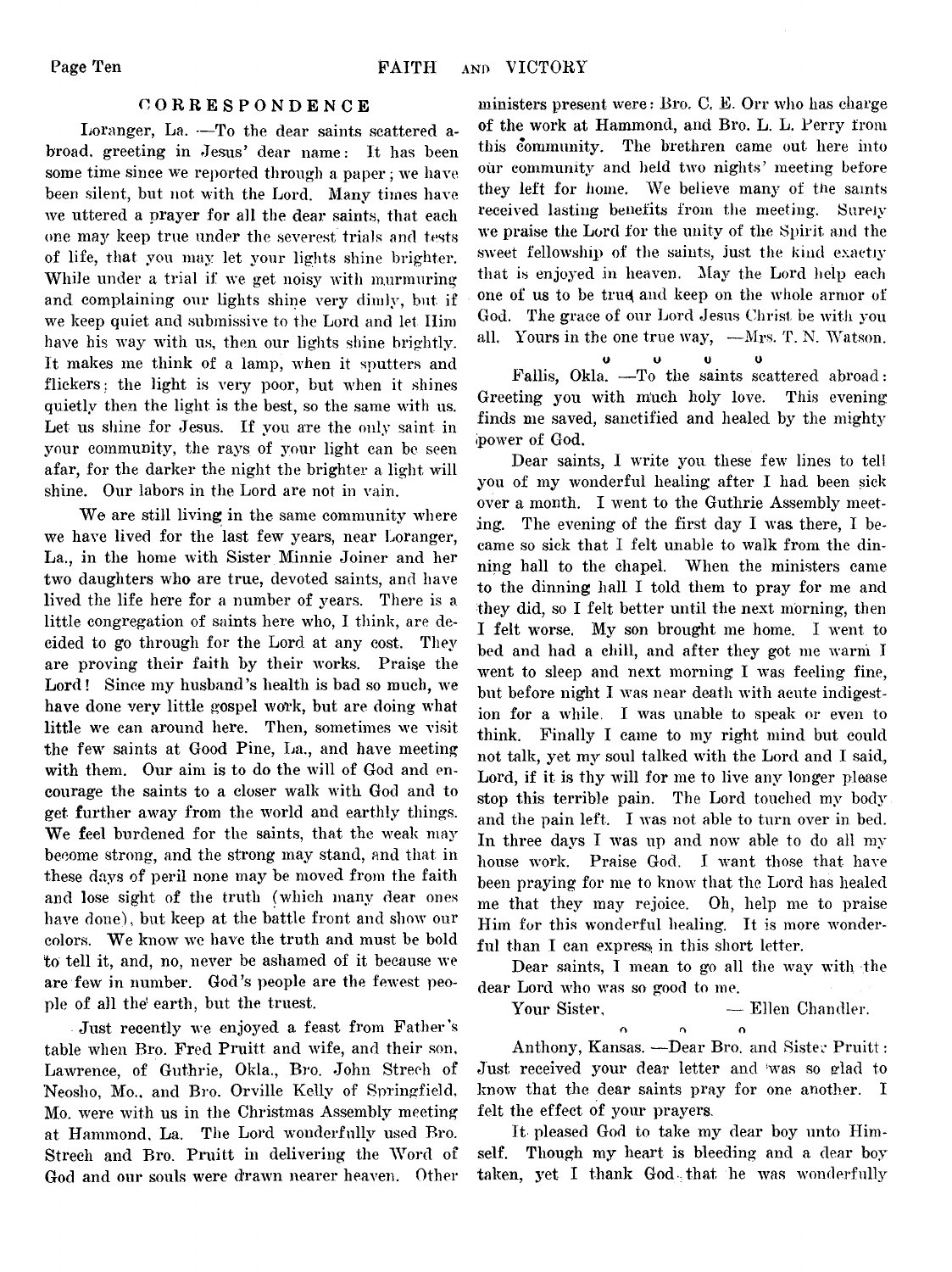**VICTORY Page Eleven**

**saved, I arrived at his place on Tuesday morning at 3 a. m. I found him real sick with pneumonia. I felt he was going. I said to him, Floyd, you must pray. He said, mother, I am so sick to pray. I found a dear woman who knew the worth of prayer. We prayed through and I knew God was going to do something. I went in where he was and said, Floyd, you must pray. He said, I have been praying. I asked him if he held anything against any one. He said, no, not a soul, and he looked up and said, Lord help me. I then asked him if he felt that the Lord had forgiven him. He said, I do. Oh praise God, what a sweet evidence; he smiled so sweet and it seemed such a heavenly atmosphere. How merciful the Lord is!**

**So thanking you for your interest and prayers, 1 remain your Sister, — Allie McAdams.**

**Varnell, :Ga. —To the dear saints scattered a**broad, greeting in Jesus holy name: I'm glad this **morning for Bible salvation, for Jesus is our all and all. Without Him we would be most miserable in this world of sin, but thank the Lord for victory over sin and the fashions of this world**

**May God bless you all in your work in spreading the pure gospel. I enjoy the paper so much; it is real food to our souls. Please pray for our meetings and Sunday School. We had a good meeting this fall; several souls were saved and they are a real blessing to us. One dear Sister has been sanctified since the meeting on Thanksgiving day. We do praise the Lord for them. ,**

**Please pray for me each day that I may be a blessing in this world to others. Your Sister in the Lord, — Mrs. J. F. Daugherty.**

n <> n o

**Garner, Iowa. —Dear Bro. Pruitt: I have been thinking for some time of writing to you and telling you how I enjoy your paper. My mother had it sent to us and we certainly like it. My wife and I have been saved only a short time and we certainly get much soul food as we read the many things that you publish.**

**There are not many saints here in this part of the country. We have a small assembly at Mason City at Bro. and Sister Hanson's house. The saints are scattered a hundred miles a part, so we only get together once in two Weeks. We certainly like to gather together with God's true children to sing His praises and to worship as our dear old Bible tells us. I wish we were closer to Guthrie so we could see and talk with you and the saints there.**

**Up here in Iowa where we live the country is**

**so polluted with sectism and false gospel, that it is almost impossible t***Q* **tell people of the true way (the Church of God). We certainly are nearing the end. Jesus said, when ye see these things come to pass know ye'the end is nigh, even at the door. (Matt, 24: 33).**

**I have never been a member of the so-called church, but I have been a partaker of their sins which would make me just as bad. But praise the Lord; He opened ni**3**r eyes and filled me with His Spirit, and** now 'I' no longer live but Christ lives in me. Never**theless I want to press on and do as Paul exhorts in 2 Cor. 7: 1, to perfect myself in holiness.**

**May God bless you, Bro. and Sister, and help you to continue to spread the gospel in His own way. Pray for us that the Lord will open a way for a revival meeting of true holiness.**

**Yours in Christian spirit, — Clark Laekore.**

#### **oooo**

 $\mathbf{o}$ 

**Purdy, Mo. —Dear Sister and Bro. Pruitt, greeting in Jesus' name: I received your good encouraging letter a few weeks ago. I thank the Lord that He has reserved to Himself a few that have not bowed their knee to Baal. May the Lord ever bless you in every way, and keep you encouraged in your labor for Him, is my prayer. This evening finds me still saved with victory in my soul over all the powers of the enemy and determined to press the battle on till the victory is won. Praise His holy name. I am trusting Him for both soul and btdy. I thank Him for the many times He has manifest His healing power in our home, and for touching my body a few days ago, making me well. I want to use all the strength He gives me to accomplish something for God. A heart filled with the love of God longs to gather in some precious sheaves, so that at last when life's short day is over they may not stand in His presence emptyhanded. But how many dear souls feel that they are not in a position to accomplish anything for God. The enemy brings in discouragement to prevent the good they might do for God. Let's bear in mind that no Christian, life has ever been spent in vain. The life that is kept filled with God's blessed Holy Spirit can accomplish something even under the most disdouragihg circumstances. If Qhrist was here on earth wouldn't He accomplish something? Then if Christ is dwelling in our hearts, can't we accomplish something? Yes, indeed. God wants to use us and** will use us if our lives are in submission to His will, **and keep filled with the Spirit. There is. a place for every one in God's great harvest-field. Some must sow the seed, others are needed to gather in the golden**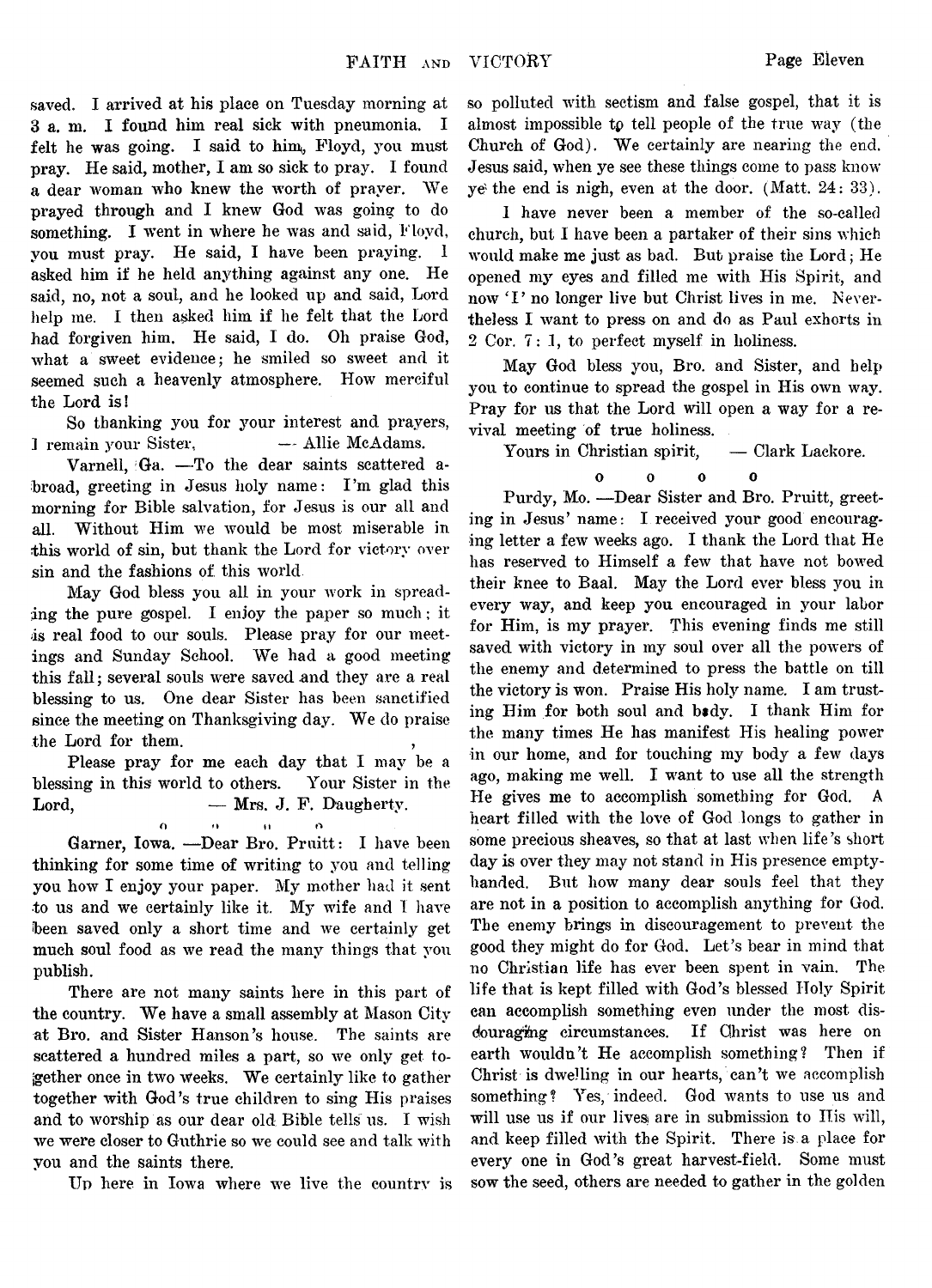**grain, and still others to carry a cool drink and to lighten the burdens in every way of those upon the fields. Because God has not placed some great work upon us, don't think He has nothing for you to do. How much good may be accomplished if every one would faithfully perform each duty. Only eternity** will tell the great loss as a result of some one not doing **or being what they ought to. We are workers together with God. Let us not be weary in well-doing** whether we see any results of our labor or not. Be **encouraged in the Master's service. Let's put forth every effort we can to help bring in some precious soul. Let us be thankful that we can all have a part in this great work. Let every soul be fervent in Spirit, serving the Lord.**

Your saved Sister, **— Artie Bowers.** 

## $\mathbf{o}$  or

Hammond, La. -Dear Bro. and Sister Pruitt: **Greetings in Jesus' name. The dear Lord is still blessing us, and He is my Savior, Healer and Keeper. I am still saved, and by the help and grace of God I am going to make heaven my home. I see several places where I can move up and measure up, and by God's grace I am doing it. I know it means much to live a true Christian life ; means more than just saying it. So 1 am praying God each day to he!]) me on all lines that I have fallen short., and to help me live, walk and talk in a way that is pleasing to Him. The dear Lord has done so much for me. Only a year ago this past fall ITe raised me up from death's door, when the doctor had given me up to die. He told it over town that I could not live. Praise God: I am living, and serving a true and living God.**

**I have been sick since the Christmas meeting:. I have an awful bad cold, and almost had pneumonia. I trusted God, and Pie has healed me to a certain extent The other night I was real sick. Bro. and Sister Orr came in and prayed for me. My breathing was better and my pain almost gone when they prayed.**

**Pray much for us that we may get closer to the Lord and just do everything He would have us do. I have been encouraged so much by you coming down. I enjoyed the meeting so much; it was a feast to mv soul. The way you and Bro. Strech preached is** just **the way I like to hear it. It was the way I heard it preached when I was a little child, although I have failed to walk in the light and live it out since I first heard the truth. But by the help, love and grace of God I am going to serve Him the rest of my life. This is my decision and determination. May God ever bless you is our prayer.**

**Your Sister in Christ Jesus, — Mrs. E. Forbes**

**Anson, Tex. —Dear ones in Christ: I must say that the " Forty-eight Hours in Hell" is the best tract that I ever had anything to do with. I put the " Forty-eight Hours in Hell" and " Strange Dream" together; then you see, we have the description of both places. Each and every one of us are certainly going to one place or the other. One place will be eternal life, and God Himself will be with them and be their God. God will wipe away all tears from the:r eyes and there shall be no more death, neither sorrow nor crying, neither shall there be any more pain, and Jesus' righteous name will be praised and glorified through all eternity. The other place will be eternal torment in the unquenchable fire where the worm dieth not and the fire is not quenched.**

**A stranger came to my room and I gave him one of those tracts, and at the same time said to him, " I do not know whether you are a Christian or not, but I do know that if you will read this, it will stir up your feelings, if you have any." In just a few days he came back to my room and said, those pieces were so good I would like to get some more of them. I have seven children scattered over the country and would like to send each of them one. I gave him the tracts and he went away. I hope and pray to the blessed Lord that each one of these children will he touched as their father was. It was easy to see that the old man was touched.**

**Another man living fifteen miles from town came to my room, and I gave him one of those tracts. In a few days he came back and said, you know I didn't get to read that tract. I laid it on the dresser, intending to read it when I got time. A young ladv visitor was there, got hold of it, and said she would return it when she got through with it in two or thre° days. She came back; said another lady saw it and took it, and there is no telling where it is by this time Will you give me another one? I gave him four or five.**

**I will close with love to all in Jesus Christ,**

**— E. 0. Wyatt.**

**n n o**

**Perkasie, Penn. —Dear Bro. Pruitt: Once more I am glad for the blessed privilege of greeting you in the ever blessed and all-prevailing name of Jesus, our Savior and King, who for the joy that was set before Him endured the cross, despising the shame and is set down at the right hand of the throne of** God. All glory be to His dear name, for such a won**derful Savior as Jesus our Lord and King, who now sits at the right hand of the throne of God to make**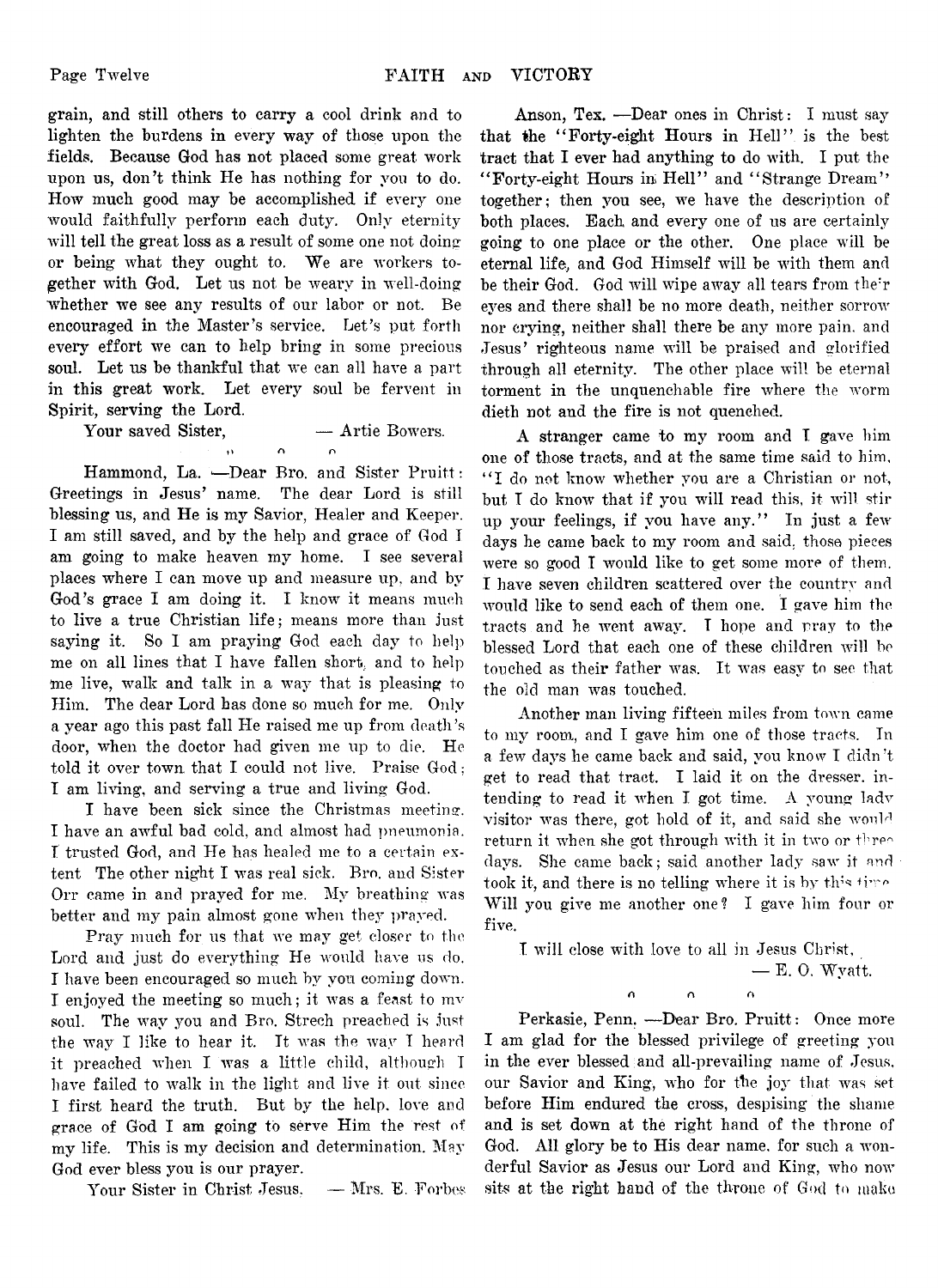intercession for His saints. All praises be to His dear **name, for He is the Author and finisher of our faith. We are only His workmanship, created in Christ Jesus unto good works. Praise His holy name, for His love and mercy surely is great toward us, in that Christ died for us while we were yet sinners. Oh, what love! No wonder the Psalmist so often urges us to give praises to His dear name for His mercy enduretli forever. He mentions so often, " Oh that men would praise the Lord for His goodness and for His wonderful, works to the children of men." Truly the dear Lord is not praised enough for His goodness to the children of men.**

**As we just stop and look back over the past year that has just passed on and rolled over into eternity, we think of how good the dear Lord has been to us unworthy creatures, that He has preserved these unprofitable lives of !ours with all our shortcomings, blunders and mistakes, that He has seen fit to lengthen out the cord of life so that we can behold the beginning of another New Year, while many of our fellow-travelers have been called from, time into eternity. Surely the happenings of a year are many. Many harmful traps and snares have beset us on every side by the enemy, the adversary of our soul who desired to destroy us if he possibly could. Many traps and snares were laid in our pathway. Praise God; the Lord delivered us out of them all, and here we are today the spared moving monuments of IIis great love and mercy.**

**We will live in hope that perhaps some** day **and some how in God's own way and time that we may be able to meet in this time world. If not in this time world let us so live and serve God in singleness of heart so that we can all meet in the world to come and ever be with the Lord where we can spend the ceaseless ages of eternity together with the Lord.**

**Bro. Pruitt, I want to thank you for your last letter and the tracts you sent me. I enjoyed them very much, as some of them were new to me; I had never read them before. I always enjoy reading good tracts, especially new ones.**

**The very thought of eternity should awaken us more and more, as we think of the millions of dear souls that are still unprepared to meet God, and that are fast hastening on to that never-ending eternity. Yes, the very thought should awaken us to a deeper sense of our duty to this lost and dying world. May the dear Lord just help us each one to be faithful in every respect concerning our duty toward God and our fellow-man throughout the coming year, and that**

**we may endeavor to live lives that will be more useful in lifting up Jesus to a lost and dying world.**

**We wish you all a happy and prosperous New** Year. I will close for this time, praying God's rich**est blessings upon all the dear ones there. I remain your Bro. in Christ, — Chas. L. Houck.**

## The Ten Commandments

#### *(Continued from last issue***)**

**The fourth commandment reads thus, " Remember the Sabbath day to keep it holy."**

**There are perhaps more professing Christians deceived about this commandment than any other. One reason for this is because the Lord has spoken considerably about this Sabbath day, and has used some very imperative language in commanding this observance because of its importance as a shadow of the supreme soul rest that Christ, the real " Passover", gives to us when He comes into the soul in this grace dispensation. Many not being able to see and discern the shadow and the real, get under condemnation about this day and think to appease the wrath of God by keeping Saturday or Sunday somewhat like they did under the law dispensation. When Jesus was here on the earth the Pharisees were very zealous about keeping the Sabbath and was continually finding fault with Jesus because He was not careful about it as they were. Jesus knew that He was the " Rest-giver," and that He came not to destroy the law and the prophets, but in Him they were all fulfilled. Paul declares that " Christ is the end of the law for righteousness to every one that believeth." Rom. 10: 4. So when we are in Christ we are not righteous because we arc keeping the law, but because Christ is dwelling in our souls, and yet we are great law-keepers because Christ has become our law. In Him we find that He more than fulfills the law, the shadow, giving us life and power to live free from condemnation every day. Under the law, the shadow, they kept one day holy and rested from all their labors; in Christ, the real, we keep every day holy and have a continual Sabbath rest in our souls, for the Rest-giver has come in and 'dwells there.**

**The Pharisees troubled the Lord so much about breaking the Sabbath that finally He just told them plainly that, " The Sabbath was made for man and not man for the Sabbath." Mark 2: 27. Man was not made for the Sabbath, but the Sabbath was made for man, thus God made the Sabbath for man to act as a**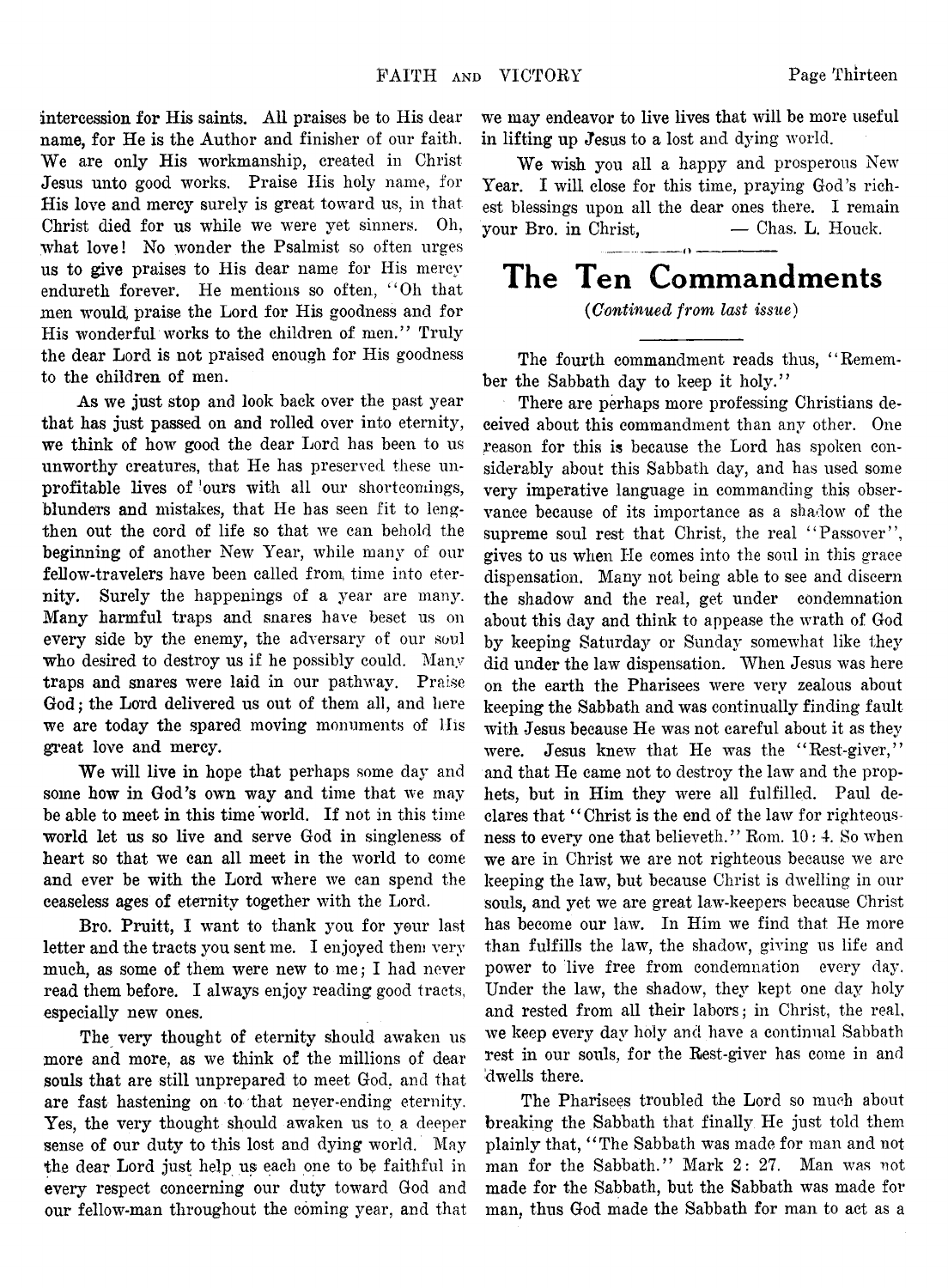**school-master, pointing man to Christ, the true " Restgiver" . Jesus said, " Come unto me all ye that labor** and are heavy laden, (trying to get satisfaction in **keeping the law) and I will give you rest." When in Him, we rest from our labors and just let Him work in and through us to His pleasure and glory. The fourth commandment certainly pointed to a glorious continued rest in Christ. To us it is an important commandment. Under the shadow they were stoned to death if found picking up sticks on the Sabbath. You may say it was a very small thing for one to be stoned to death for. Yes, that seems so, but it teaches us a deep lesson that we, who are under grace, should be careful to live in the Spirit and not give way even to seemingly little things or spiritual death will come to the soul. The man or woman who frets, worries and becomes cross will grieve the Spirit away and death will be the result. In this way they break the Sabbath of rest which Christ gives in the soul. Paul learned that whatsoever state he was in, to therewith be content. We who are in Christ should look to Him for grace and power to resist all disturbances and not allow our glorious rest (Isa. 11: 10) to be broken by earthly conditions and circumstances. Keep in mind that we are a lively stone in the building which God pitched and not man.**

**The Fifth commandment says, " Honour thy father and thy mother; that thy days may be long upon the land which the Lord thy God giveth thee."**

**This commandment was to the literal seed and God varified his promises to men who kept this commandment in those days. We find a number of cases on record where the sons did not honour and respect their parents and God soon cut them off and their days were short on the earth. The two sons of Lli harkened not unto their father and God slew them,** and also Absalom had disrespect to his father David, **plotting against him and God slew him early in life. If it Was so under the law age, how much more so under the grace dispensation. The child that is filled** with the Spirit, son or daughter, has great respect **and honour for their parents and will be obedient, respecting their wishes and listening to their counsel and advice, and God will and does bless such ones with long life and much happiness. Should they show disrespect and become rebellious against their parents' wishes, such actions would grieve the Spirit, and if continued in would defile them with evil, finally ending in sin and soul death.**

**The Sixth commandment reads thus, " Thou shalt not kill." Under the law they were put to death for**

**killing a man. Levit. 9: 17. Under grace it is not nec**essary<sup>\*</sup> to kill a man to be a murderer, but he that hath **hate in his heart is a murderer already, for John says, " Whosoever hateth his brother is a murderer: and ye know that no murderer hath eternal life abiding in him." 1 John 3: 15. So under grace the law is completely fulfilled insomuch that they do not even have hatej in their heart, much less killing any body. If a man who was saved should let hate enter into his heart against any human (no matter how evil he might have treated him), he would then be a murderer in the eyes of God and death to his soul would be the result. Truly, all men who are saved by grace and have God's love dwelling in their hearts are great law-keepers; they are keeping the law in the fullest sense of the word, not through or by their strength, but through Christ who dwelleth in their hearts and gives them grace and power over sin and the weakness of the flesh. Their souls and minds are filled with the wavs and thoughts of God and all condemnation and guilt are passed away because the Spirit of God** dwells within and gives them power to keen the law **in spirit and truth. What a glorious salvation God has given us. No wonder the redeemed praise God so much and exalt His holy name. — Fred Pruitt.**

## Humility

**By reading the Word of God we find God has always chosen those of a humble Spirit as instruments to work through and bring glory to His name.**

**We read in 1 Samiuel 9: 21 the words of Saul just before he was anointed King: " And Saul answered and said, am not I a Benjamite of the smallest of the tribes of Israel, and my family the least of all the families of the tribe of Benjamin** *V\** **He was of a humble spirit and God blessed him while he remained humble, but when he became proud and lifted un in** his own eyes the Kingdom was taken away from him **and given to another. We also read of Gideon's call to service in the 6th chapter of Judges. Gideon's** reply was, "I am the least in my Father's house." **God used him in delivering Ilis people from the Mid**ianites and proved His mighty power. Today God **is calling for those who are of a humble spirit to work with Him. God will never work with us while ve are seeking honor to ourselves. Many a 'life has been** wrecked by self and pride that could have been a power in God's hands if fully yielded to Him. Pride **has caused the fall of many who were once jewels ;u**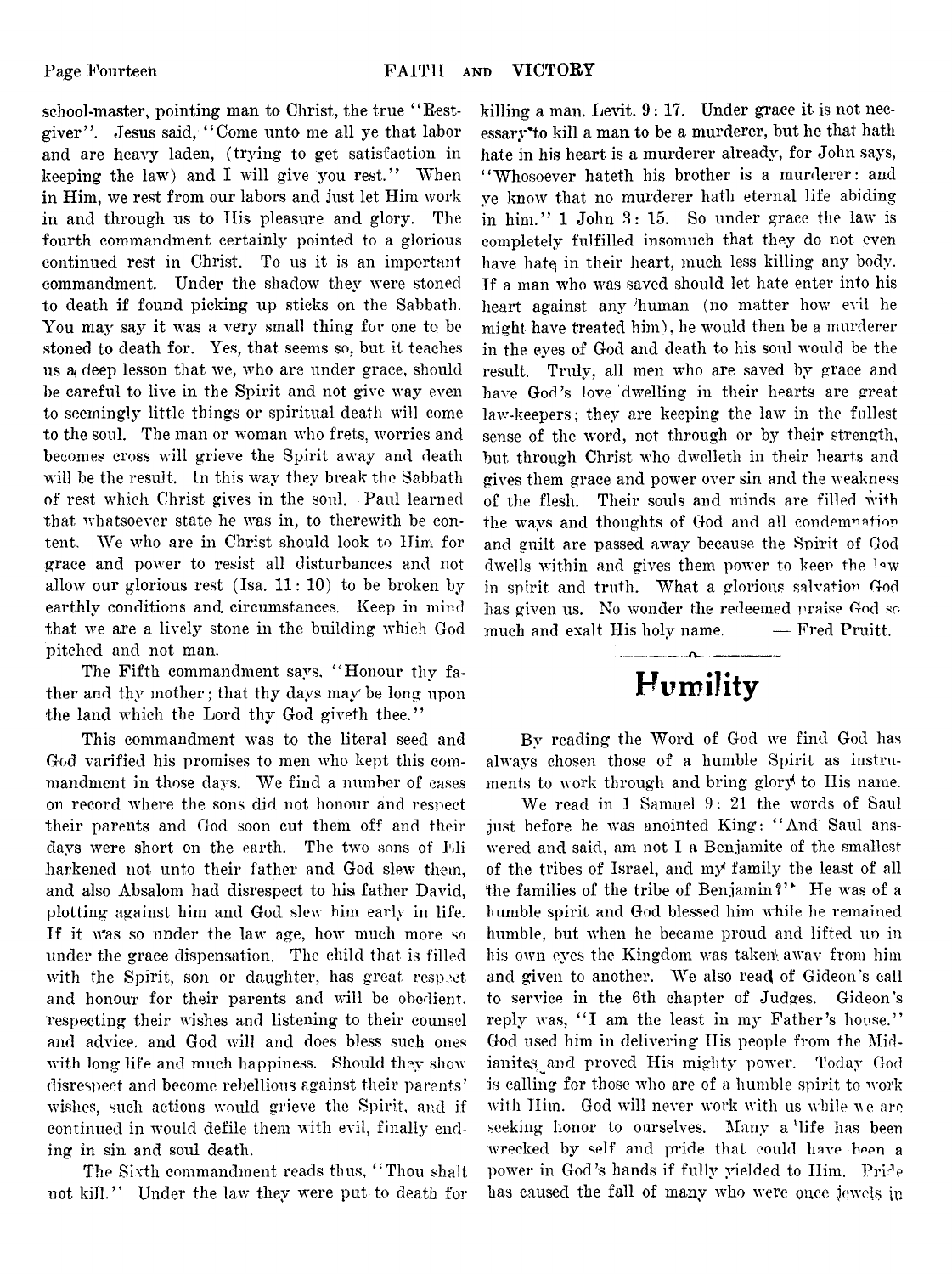**God's hands. " Pride goeth before destruction and** an haughty spirit before a fall." Prov. 16: 18. When **a little bit of pride comes into the heart it leaves an entrance for more. Beware of pride—a little leaven leaveneth the whole lump. A little of the world in the heart and soon it is all worldly. How sad to see some of the people of God getting a little nearer the world; dressing a little more like the world, talking a little more like the world, and unless they see their (mistake they will soon be going where the world goes. May God help us as the people of God to die out to self and live so humble that God can bestow more of His gifts upon us. 4 ' Blessed are the poor in spirit for theirs is the the kingdom of heaven." Matt. 5: 3. " A man's pride shall bring him low but honour shall up**hold the humble in spirit." Prov. 29: 23.

**Who would not want God to dwell with them? He dwells only with the humble. " For thus saith the High and lofty One that inhabiteth eternity, whose name is Holy; I will dwell in the high and holy place,** with him also that is of a contrite and humble spirit." **Isa. 57: 15. Is it) not worth giving up all this world to have Christ come dwell with us while we abide here on earth and then when life here is over, take us to dwell with Him in the City of Love where all is peace and joy while the years of eternity roll.**

We also find *l*in Matt. 6: 19 -21 these words **spoken by Jesus, " Lay not up for yourselves treasures upon earth, where moth and rust doth corrupt, and where thieves break through and steal: but lay up for yourselves treasures in heaven where neither moth or rust doth corrupt and where thieves do not break through and steal; for where your treasure is, there** will your heart be also." As we see professed people **of God laying up money year after year while God's cause is suffering for need of more means to spread** the gospel we are made to wonder if such people have **as much treasures in heaven as they have in the banks here on earth. Would it not be sad indeed if souls should go down to hell because we stored the money away that God intended us to use in sending the gospel to them.**

**Dear saints of God, let us awake to duty. Souls** will be required at our hands if we fail to use the **opportunity [that God gives us in giving them the gospel. In Gen. 3: 9 God called to Adam and said, " Where art thou?" God knew where Adam was all the time but He wanted Adam to see himself where** he was. Our prayer is that those who are failing to **obey the commands of God may hear the call, " Where art thou" and that they will see from whence they**

**have fallen away, and come back to God.**

**Jesus is coming soon for His chosen Bride. Those who have obeyed ALL His commandments and have on the wedding garment (the robe of righteousness)** will go to their heavenly reward. If we do not have **it on when He comes, it wdll then be too late to put it on. "'And behold I come quickly; and my reward** is with me, to give every man according as his work shall be." Rev.  $22: 12$ .  $\qquad \qquad$  Susie Whipple.

#### "Set Your Affections On Things Above"

**On the morning of May 17, 1930 upon awakening these words came to my mind: Set your affections on things above and not upon the earth where moth and rust doth corrupt and where thieves break through and steal.**

**We find the same truth in two different scrip**tures and I will quote them here as they are in the **Word: " Set your affections on things above, not on things on the earth." -King James version. The Emphatic Diaglott says, " Mind the things above, not the** things on the earth." Col.  $3:2$ . In Matt.  $6:19, 20$  we **read the rest of it, " Lay not up for yourselves trea**sures upon earth where moth and rust doth corrupt, and where thieves break through and steal, but lay **hip for yourselves treasures in heaven where neither moth nor rust doth corrupt and where thieves do not break through nor steal: For where vour treasure is. there will your heart be also."** How true it is that our **heart is the seat of our affections and our treasures are contained in it. If our treasures are on the things of this world, then Christ is not loved. If our affections are upon Christ and He is the treasure of our** heart, then all earthly things pass away, such as malice, hatred, envy, anger, wrath, evil speaking, impurity, passion, evil desire, and inordinate lust, which **is idol worship; on the acount of which things the wrath of God is coming. (Col. 3 : 5, 6). These things are not in the Christian's heart. There are other things that many let their affections go out upon instead upon Jesus Christ. Some are loved ones, and beautiful lovely things, until the heart has no room for the lovely Son of God. If our affections are upon Christ then all these things must pass out of our heart. We don't hate our loved ones hut Jesus must come first, and be obeyed, even though it displeases our nearest and dearest loved ones. Paul said that** he counted all things as dross that he might win **Christ.** This was because his treasure was Jesus, the anointed One, and when Jesus is our treasure we love